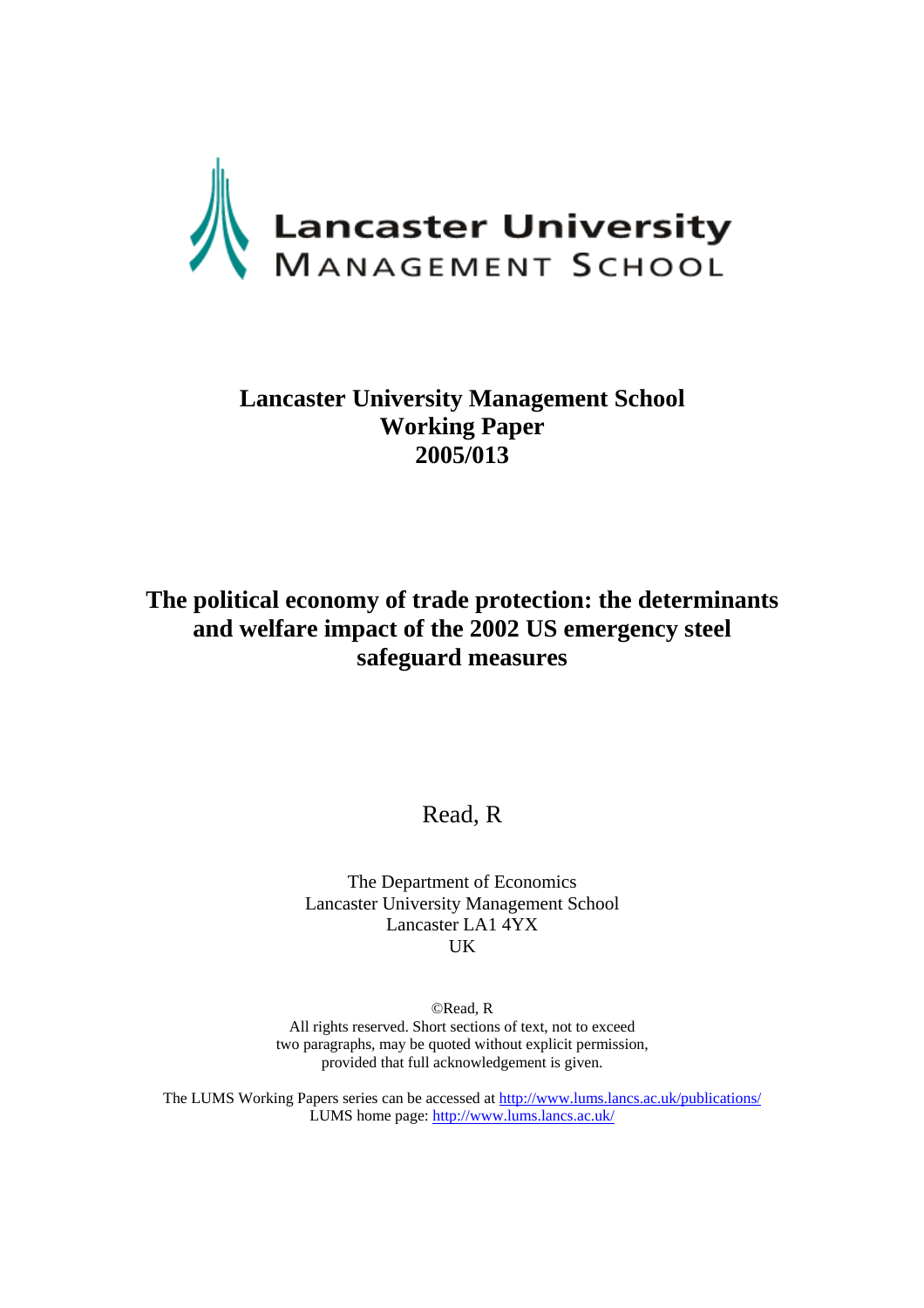# **The Political Economy of Trade Protection: the Determinants & Welfare Impact of the 2002 US Emergency Steel Safeguard Measures**

### **Robert Read\***

### **Abstract**

This paper analyses the political economy of trade protection in the context of the factors determining the US Emergency Safeguard Measures for steel imposed March 2002. The paper identifies several factors in addition to the official justification stated problems of global over-capacity and the penetration of imports in the US market, namely the continued failure to restructure poorly performing firms, failure of previous attempts at protection and the influence of the domestic steel lobby and short-term political gains to the Bush Administration of protectionist action. The paper also reviews several *ex ante* and *ex post* empirical studies of the impact of the steel Safeguards on the steel industry and downstream steel-consuming activities. All of these studies find that the costs of the Safeguard Measures outweighed their benefits in terms of aggregate GDP and employment as well as having an important redistributive impact. The paper provides a brief summary of the subsequent WTO steel case and the final resolution of the dispute. The evidence suggests that the steel Safeguards owed more to political expediency than justification for protection under the WTO rules.

Key words: WTO, steel dispute, Emergency Safeguard Measures, costs and benefits of protection.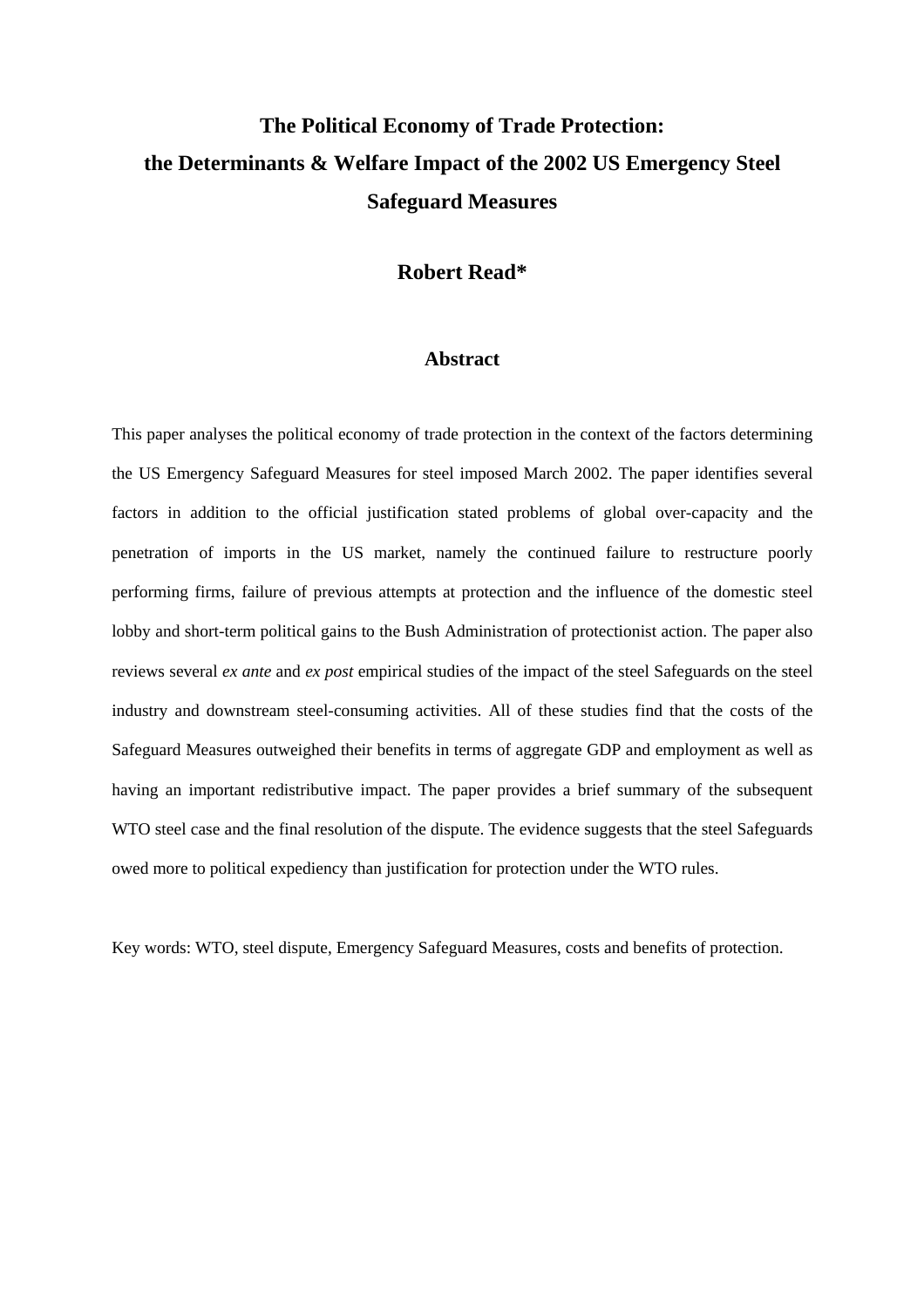## **The Political Economy of Trade Protection: the Determinants & Welfare Impact of the 2002 US Emergency Steel Safeguard Measures**

### **Robert Read**

In June 2001, the US Trade Representative (USTR) Robert Zoellick launched a Section 201 investigation by the US International Trade Commission (USITC) into the difficulties being encountered by the US steel industry. The objective was to establish whether foreign imports were causing injury and therefore whether they merited the imposition of Emergency Safeguard Measures. The USITC investigation covered imports with a combined value of some \$17 billion, more than half of total US imports of steel in 2001.

The preliminary findings found that 85 per cent of the steel imports subjected to scrutiny were causing serious injury (USITC, 2001). Further, US steel prices were found to be at 20-year lows and around 30 per cent of the industry (by capacity) was in bankruptcy with accumulating losses. The USITC Report found 16 categories of items in four broad steel product groups to be causing serious injury, detailed in Table 1. These products comprised some 60 per cent of EU exports of steel and steel products to the United States, worth a total of \$4 billion. Many of these items were already subject to pre-existing protective measures in the form of anti-dumping and countervailing duties.

While unanimous in their findings of serious injury being caused, the members of the USITC differed concerning the appropriate remedy. Tariffs ranging from 20 to 40 per cent as well as quotas were recommended.<sup>[1](#page-2-0)</sup> The affected steel companies and labour unions submitted requests for tariffs of 40 per cent while half of the House of Representatives wanted quotas on steel imports. On 5 March 2002, President George W. Bush announced the unilateral imposition of a combination of up to 30 per

<span id="page-2-0"></span><sup>&</sup>lt;sup>1</sup> The USITC Report also proposed that further assistance be provided to steel workers and affected communities through the National Emergency Grants programme, including effective job training and direct assistance with the industry's legacy costs. These legacy costs comprise an estimated \$13 billion of contract commitments by struggling steel firms, primarily integrated mills, in the provision of employee health-care and pensions coverage. The result of unionisation and long-standing labour contracts in the integrated mill sector, they have been a major impediment to the restructuring of the sector. The newer mini-mills generally operate with more flexible labour contracts and have opposed US Government funding of legacy costs in the integrated mill sector. The USITC recommended that the legacy cost problem should be dealt with by Congress (Zoellick, 2002a).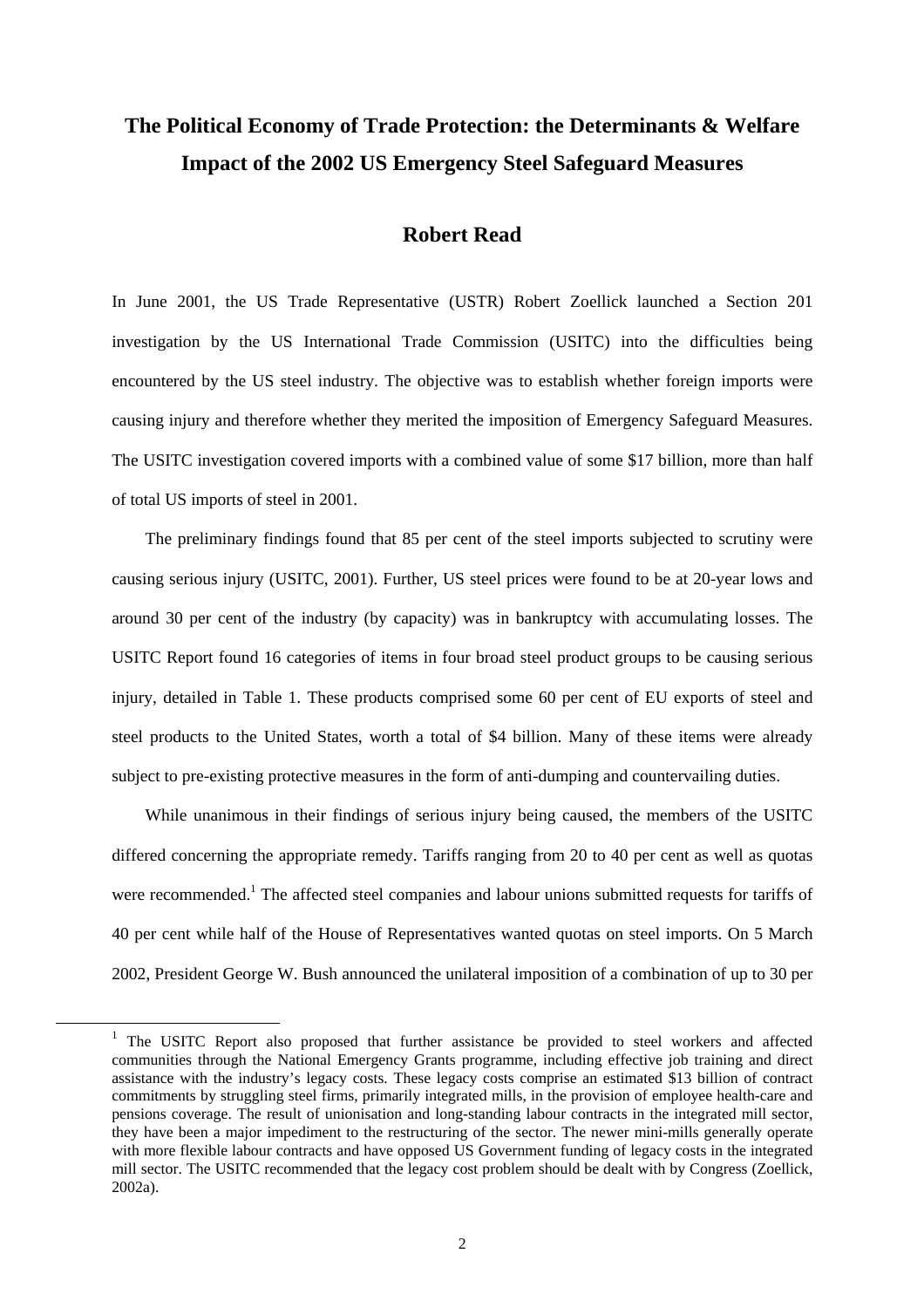cent tariffs and some tariff quotas, effective 20 March for three years. These were introduced as Emergency Safeguard Measures against:

Surges in foreign imports … to ensure that American industries compete on a level playing field [given] the harm from 50 years of foreign government intervention in the global steel market [in terms of 30] bankruptcies, serious dislocations and [20,000] job losses [from the] glut of cheap imports, global overcapacity and … falling prices leading to falling profitability [and] to give the US steel industry time to restructure without harming the US economy (Bush, 2002).

With only limited exceptions, President Bush imposed protection that was significantly *higher* than that recommended by the USITC Commissioners (see Table 1) to provide the domestic industry with 'breathing space to restructure and become newly competitive' (Zoellick, 2002a). The margin of protection was to be reduced annually over the three-year span of the measures. The first annual reduction was made on 21 March 2003, when the steel Safeguard Measures were reduced by at least 20 per cent (US Department of Commerce and Office of the US Trade Representative, 2003). Not surprisingly, the US imposition of the Safeguards provoked a powerful response from some of its major trading partners, notably the European Union (EU).

This paper examines the origins of the 2002 US Emergency Safeguard Measures on steel and the domestic benefits and costs of the Action. The US Safeguards are identified as being the culmination of several inter-related factors: the poor international competitive position of the domestic US steel industry; the downturn in the US economy at the end of the 1990s; the strength of the US steel industry lobby; and political expediency. These factors are analysed in turn. It is argued that none of these factors, individually or collectively, accord with the necessary conditions for Emergency Safeguard Measures as laid out in GATT 1994 Article XIX or the WTO Agreement on Safeguards which permit the use of Emergency Safeguards to prevent domestic injury resulting from a surge in imports (WTO, 1999). This is followed by a review of the empirical studies of the impact of the Emergency Safeguard Measures on the US economy, all of which find that they resulted in a net loss in employment and GDP. A brief summary of the trade dispute and the WTO steel Panel's findings is then provided. The final section draws some conclusions.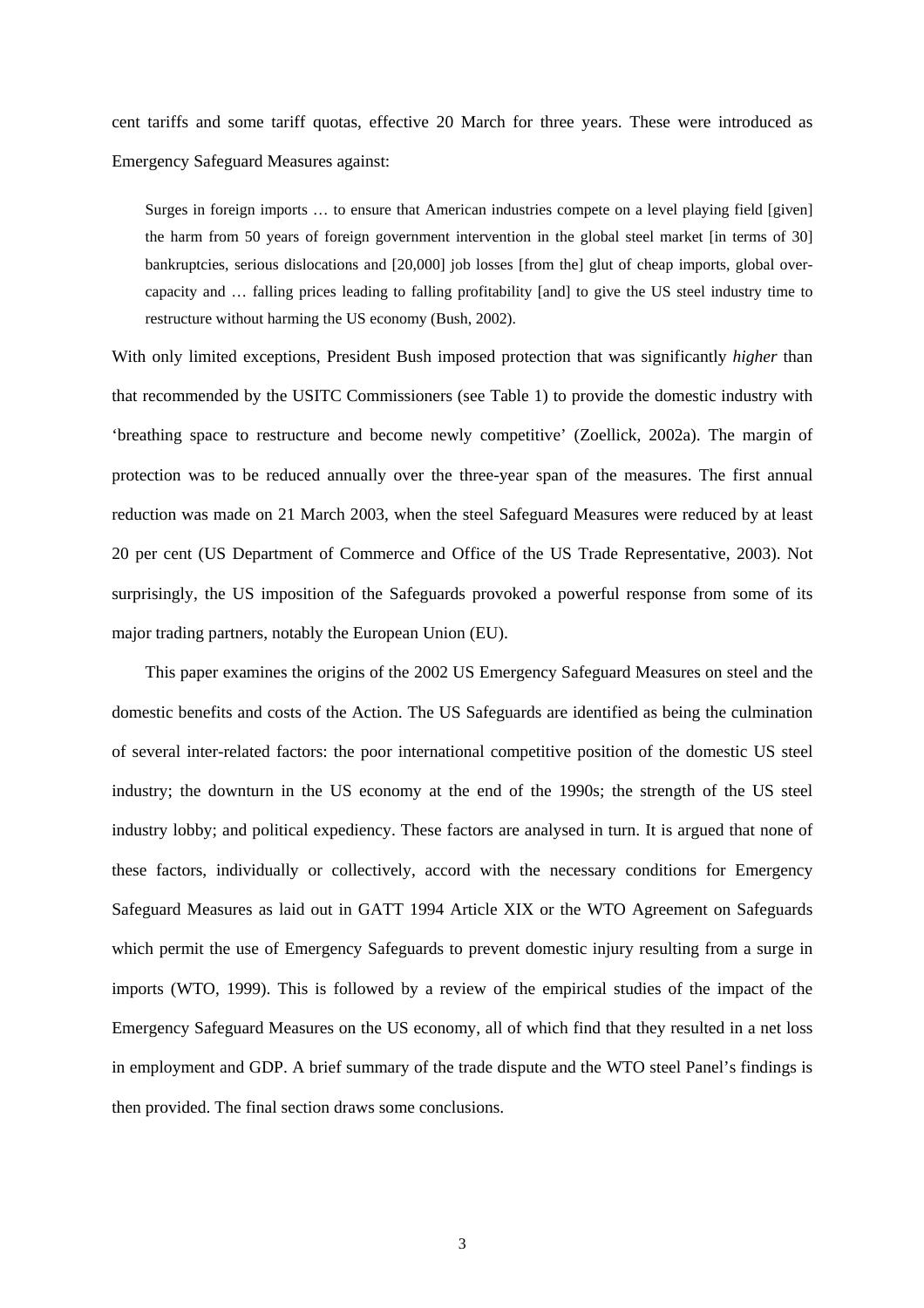#### **1. The Determinants of the 2002 US Emergency Safeguard Measures on Steel**

The US justification for the Emergency Safeguard Measures on steel was set out by both President Bush and USTR Robert Zoellick. Their arguments for the unilateral tariff were framed in terms of Article XIX.1 of the GATT 1994 and Article 2.1 of the Agreement on Safeguards. They cited the damage being done to the US steel industry by a surge in imports of 16 categories of steel product (listed in Table 1) from the EU, China and Japan, among others, and stressed the temporary nature of the measures. Official statements also emphasised the extensive use of unfair trading practices by steel exporters to the United States and that the Safeguards were 'launched to restore market forces to world steel markets' (Bush 2002). USTR Zoellick referred to the heavy use of subsidies by the EU (\$50 billion since the 1970s) and China (\$6 billion in 2001), the high import penetration of the EU and Japan in the US market 'even though they are no more productive' and the use of similar measures by the EU against steel imports from Russia and Ukraine (Zoellick, 2002b).

It is interesting to consider the principal factors determining the imposition of the US steel Safeguards more closely. These are: the international competitive position of the US steel industry; the impact of the economic downturn in the United States at the end of the 1990s; the influential role of the domestic steel industry lobby; and the need for political expediency. These factors are analysed in turn and then discussed in the context of the WTO rules on the use of Emergency Safeguard Measures.

#### **The Declining International Competitive Position of the US Steel Industry**

The international competitiveness of the US steel industry has been declining since the 1970s. The primary domestic cause has been a lack of investment in new technologies, inflexible labour contracts and increasing legacy (health and pension) costs. There has also been a substantial expansion of lowcost steel production in many industrialising countries, notably China and Korea, giving rise to global over-capacity and increasing import penetration. The 2002 Emergency Safeguards were the most significant of a series of restrictive trade measures on US steel imports in recent years.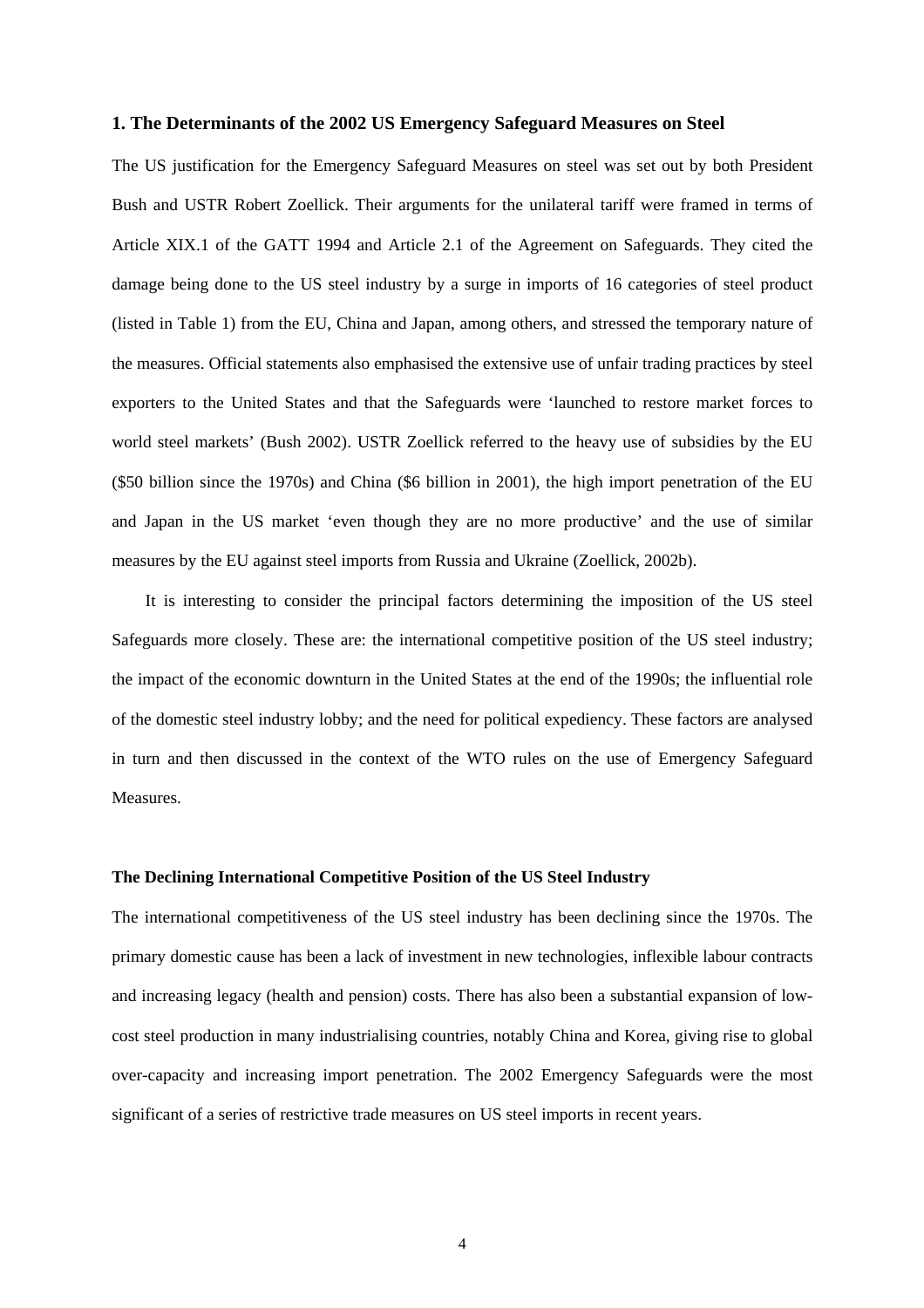#### *The Domestic Problems of the US Steel Industry*

The US steel industry is almost dualistic sectoral in structure with large-scale integrated mills producing basic steel and bulk steel products alongside smaller mini-mills producing batch niche steel products. The mini-mills tend to be profitable specialised enterprises utilising advanced technology to produce high value added output. Many large integrated mills however, are loss-making producers of standard steel products reliant upon old technologies.

Many of the firms in the US integrated mill sector have yet to complete the fundamental restructuring of the sector begun in the 1980s, requiring investment in new cost-reducing technologies, the closure of capacity and consolidation. This meant that their high costs stifled their profitability and constrained new investment, even during the boom years of the mid- to late 1990s. Basic steel production is a large-scale capital-intensive activity but many US integrated mills are below the critical size necessary to be internationally competitive. Two-thirds of US output is produced by twelve firms, with an average annual output of 8.5 million tonnes each. This compares with just six firms taking a similar share of the substantially larger EU market, producing an average of nearly 27 million tonnes each (Commission of the European Communities, 2001).

The US integrated mill sector has the features generally associated with a declining industry – high costs, out-dated technology, low profitability and increasing import penetration. Many of the most vulnerable steel plants were located in the key northeastern 'rust-belt' states of Ohio, Pennsylvania and West Virginia and had been badly affected by high unemployment and industrial decline since the 1970s. The failure of the integrated mills to restructure meant that, unlike the more efficient mini-mills, they were unable to take full advantage of the economic recovery in the 1990s.

The strength of the dollar during the 1990s boom reduced the cost of imported steel and steel products, leading to increased import penetration in the US market. The United States became a significant net importer of steel, reaching a peak of 34 million tonnes in 2000 with import penetration of 30 per cent. At the same time, US steel output also expanded: by nearly 15 per cent (19 million tonnes) between 1993 and 2000 (Commission of the European Communities, 2001). This compares with a one per cent (two million tonnes) fall in EU steel output in the same period and its switch to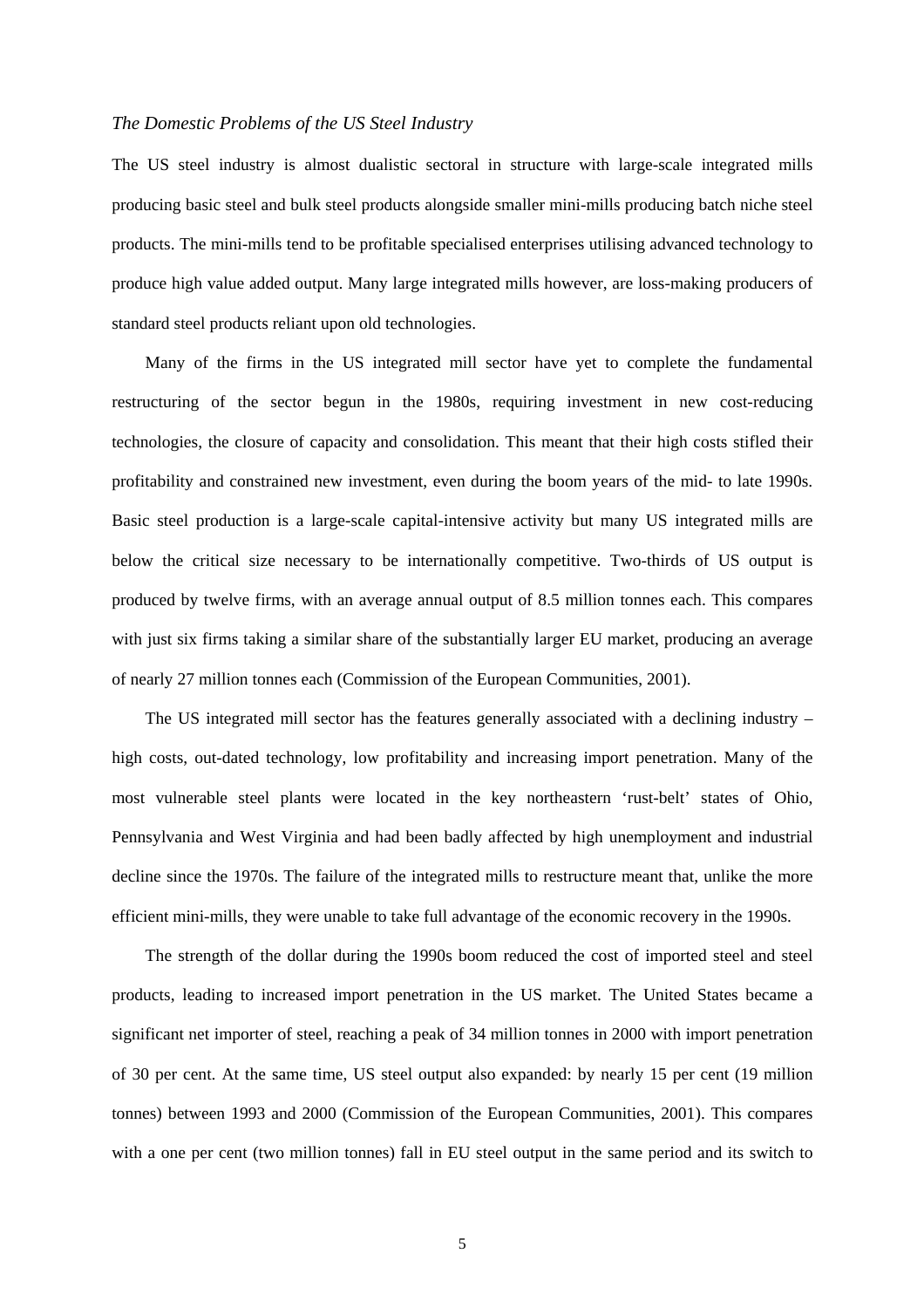being a net importer of steel between 1997 and 2000, with import penetration reaching 16 per cent (Commission of the European Communities, 2001).

Much of the growth in US output however, came from the mini-mills in the form of higher value added steel products; they were responsible for almost 50 per cent of US steel output in 1998, up from 15 per cent in 1981. The growth of the mini-mill sector is reflected in the average productivity data, which rose from ten man hours per ton to four and, in some mini-mills, just two (Lindsey *et al.*, 2001). Import penetration was greatest in basic steel products that competed with output from the integrated mills. These developments occurred in the face of anti-dumping and countervailing duties being imposed on US steel imports from several sources, including the EU (see below).

#### *Over-Capacity in the Global Steel Industry*

The United States has been at the forefront of international efforts to reduce and rationalise the global steel industry under the OECD High-Level Steel Initiative. At first, the major producing countries pledged to reduce global excess capacity by cutting annual production by 115 million tonnes by 2005 (OECD, 2003a). This figure has since been raised to 140 million tonnes, around 13 per cent of global capacity, out of total excess capacity estimated at 180 million tonnes. Excess capacity of 105 million tonnes was closed between 1998 and 2002. The recovery of steel consumption, with four per cent growth recorded in the first half of 2003, has meant that over-capacity is now falling rapidly (OECD, 2003b).

The December 2002 High-Level Meeting launched preparatory discussions paving the way for the elimination of many market-distorting subsidies through the drafting of a Steel Subsidies Agreement. This Agreement has yet to be finalised and may, ultimately, be brought under the auspices of the WTO (OECD, 2003c).

#### *Protective Measures Against Steel Imports by the United States Since 1990*

From a US viewpoint, over-capacity in the global steel industry is primarily the result of state intervention in many other countries, creating trade distortions through unfair trading practices such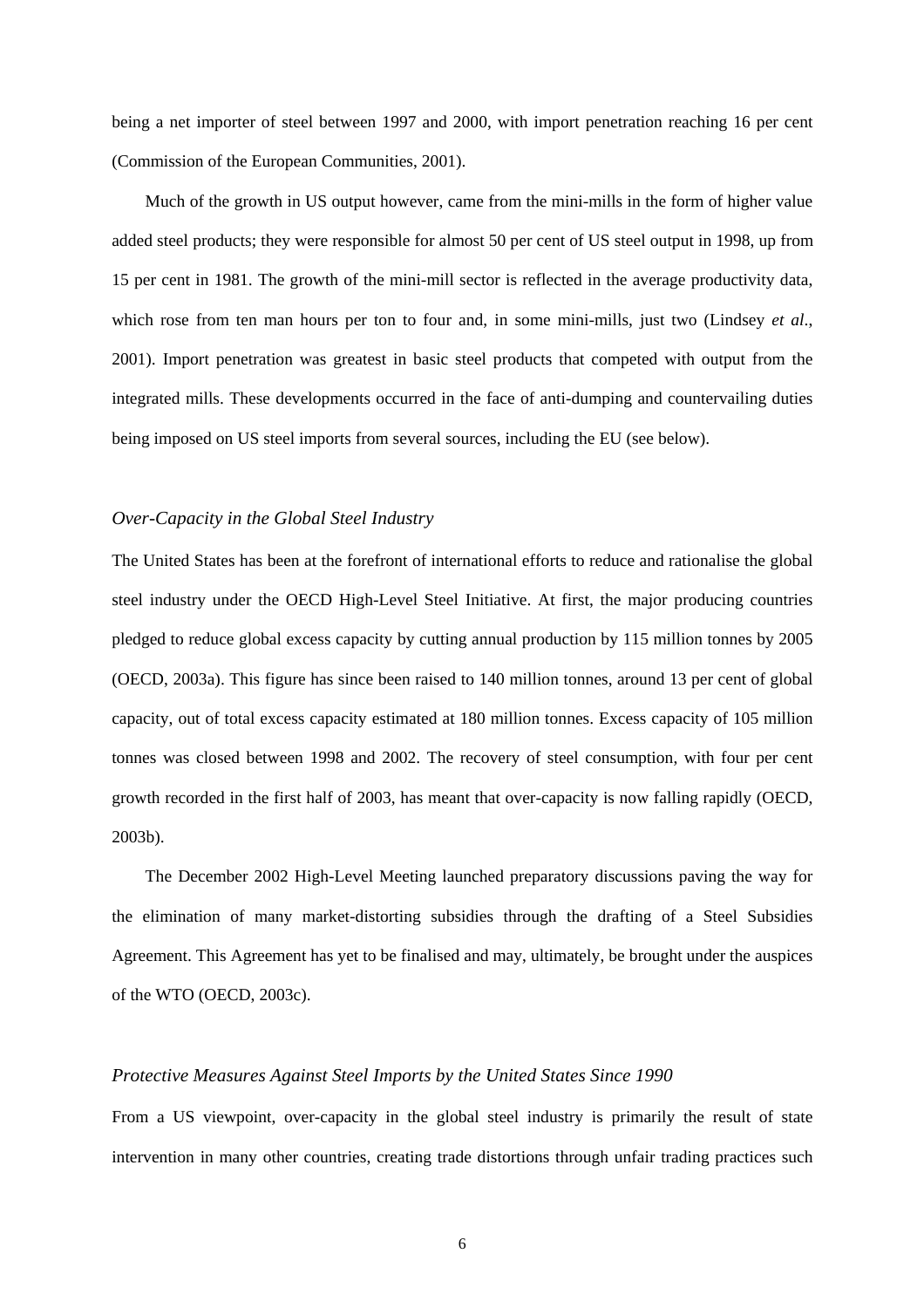as subsidies, and fuelled by the desire of countries for 'commanding heights' industries (Zoellick, 2002b). The increasing penetration of the US market by low-cost steel imports has provided the necessary justification for trade intervention. The 2002 steel Safeguards therefore need to be considered in the context of the recent US track record of trade protection in steel.

The United States has a long-standing history of protectionism against steel imports. US imports of steel were, from 1984 to 1992, subject to Voluntary Restraint Agreements (VRAs) negotiated with the major steel exporting countries by the first Reagan Administration. Both Clinton Administrations responded aggressively to any positive finding of injury by the USITC while adhering to WTO disciplines (see Brainard, 2001) such that the VRAs were therefore allowed to lapse in March 1992. There followed a wave of more than one hundred Section 201 complaints to the USITC by the steel industry calling for anti-dumping and countervailing duties on low cost imports (Lindsey *et al*., 1999). Most of the USITC investigations however, found little evidence of 'substantial injury'.

A second surge of USITC steel complaints in mid-1998 resulted from the global downturn caused by the 1997 Asian Crisis, the subsequent diversion of exports to the US market and a twomonth strike at General Motors. Although US output in 1998 was down on the record high of 1997, it was still the second best year on record (see Griswold, 1999; Lindsey *et al*., 2001). The US steel industry lobbied extensively for the introduction of retroactive anti-dumping duties, a three-month universal quota on steel imports from selected countries and the revision of Section 201 to eliminate the need for a finding of 'substantial' injury. Anti-dumping and countervailing duties were nevertheless imposed on steel imports from the EU, Japan, Korea, India and Russia, among others. The magnitude of these duties varied greatly, both between countries and targeted firms, but some were very large.<sup>[2](#page-7-0)</sup> The steel imports targeted by the most substantial of these measures fell sharply as a consequence. Many of the anti-dumping and countervailing actions were referred to the WTO and subsequently found to be illegal. The steel quota proposal was vetoed by President Clinton in spite of a majority vote in the House of Representatives (289 to 141) and Section 201 remained unchanged.

<span id="page-7-0"></span><sup>&</sup>lt;sup>2</sup> For example: Taihan of Korea faced a duty of 58.79 per cent on sheet steel (WTO, 2000a); Kawasaki Steel of Japan, a duty of 67.14 per cent on hot-rolled steel (WTO, 2001); Steel Authority of India Ltd., a duty of 72.49 per cent on steel plate (WTO, 2002a); Aceralia of Spain and ILVA of Italy, duties of 36.84 and 26.12 per cent respectively on steel plate (WTO, 2000b).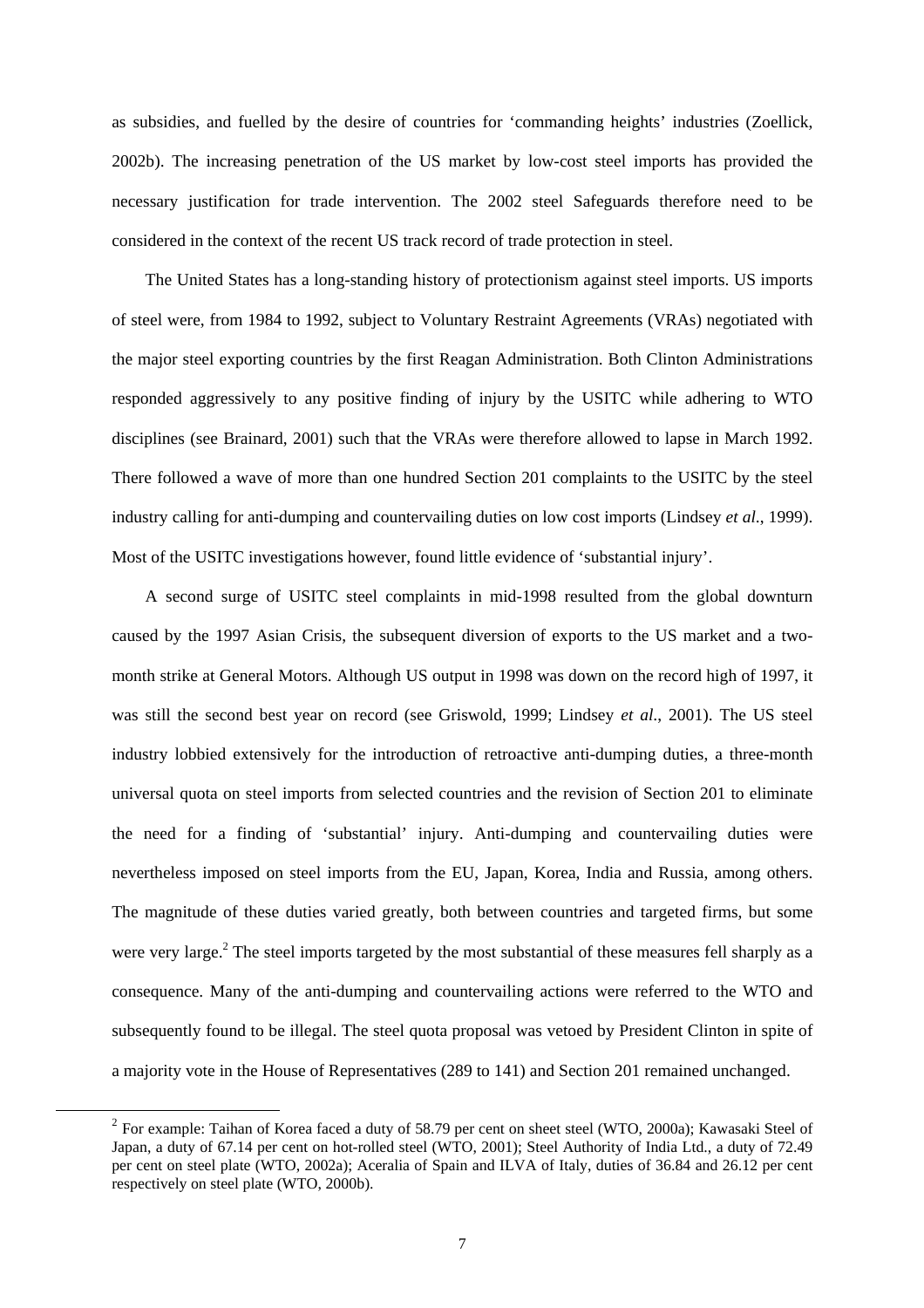The record therefore suggests that successive US Administrations have had a predisposition to 'supply' protection to the steel industry to reduce import competition. The 2002 complaint against the US Emergency Safeguard Measures was the *sixth* steel case to be launched by the EU against the United States at the WTO since 1998 and a further action was launched in July 2002. Many of the anti-dumping duties and countervailing measures imposed in 1998 were subsequently removed because the creation of the WTO, its more effective Dispute Settlement Understanding (DSU) and new Agreements on Subsidies & Countervailing Duties and Safeguards have increased the leverage of affected trade partners where such measures are not WTO-compatible. This applies equally to the 2002 Emergency Safeguard Measures for steel.

#### **The Impact of the 2000 Economic Downturn on the US Steel industry**

The economic boom of the 1990s provided some respite for the US steel industry, in spite of the increasing penetration of low-cost imports. The vulnerability of the least competitive parts of the industry, primarily the integrated mills however, was aggravated by the economic downturn in 2000. This downturn was of a much greater intensity than that in 1998 and necessitated urgent intervention if the restructuring and/or closure of the poorest performing firms were to be deferred. This adverse impact arose in spite of the array of anti-dumping and countervailing duties on steel imports from the EU, Japan, Korea and Russia that had been put in place by the Clinton Administration in 1998.

The downturn was accompanied by an appreciation of the US dollar during 2000 and 2001, by around eleven per cent with respect to Sterling. Domestic steel producers were therefore hit by both depressed domestic demand and cheaper imports although US steel imports actually fell from 34 million tonnes in 2000 to 23.5 million tonnes in 2001 - almost ten per cent of the market. All of this occurred during the USITC investigation and prior to the initiation of the 2002 steel Action.

 $\overline{a}$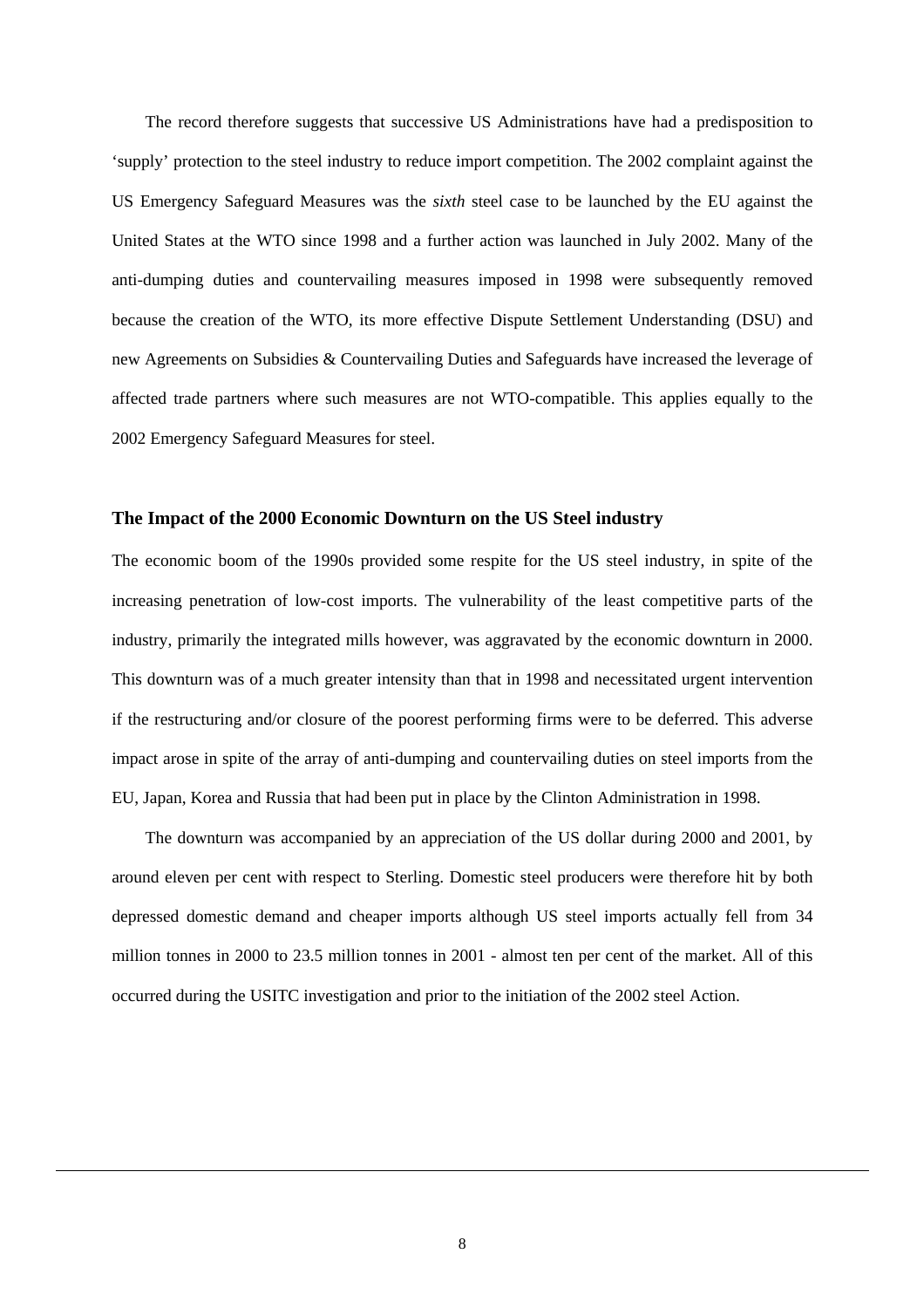#### **The Influence of the US Steel Industry Lobby**

The US steel lobby comprises the industry association, The American Iron & Steel Institute, labour unions, notably the United Steelworkers of America (USWA), and congressional representatives from the major steel-producing states. This lobby has been highly successful in securing support from successive US Administrations for protection against imports during domestic downturns, although it is evident that President Clinton was less receptive to these demands than his immediate predecessors. In spite of the steel industry's declining domestic economic importance, its spatial concentration in the northeastern rust-belt means that the national political leverage of the steel constituencies in these states remains strong.

The onset of the economic downturn in 2000 intensified the efforts of the steel lobby to stave off further lay-offs and firm closures in the industry, exacerbated by the appreciation of the dollar, in spite of falling imports. President George W. Bush was viewed as being more receptive to protectionist sentiments than was the Clinton Administration such that the protection originally sought in 1998 could now be introduced. The consensus among the steel lobby was that enhanced protection would provide sufficient leeway for the less competitive firms without affecting the general recovery of the US economy. The American Iron & Steel Institute also claimed that the impact on consumer prices would be minimal and there would be no meaningful employment effects on steel-consuming industries (BBC, 2002). USTR Robert Zoellick however, admitted that the Safeguards would raise domestic steel prices by between six and eight per cent (Zoellick, 2002a).

#### **The Need for Political Expediency**

During the presidential election campaign of 2000, George W. Bush promised help for the steel industry in Ohio and West Virginia over and above that provided by President Clinton in 1998. With the mid-term elections for the US House of Representatives in November 2002 also finely balanced, President Bush needed to win the key steel-producing states of Ohio and Pennsylvania where many of the affected integrated mills were located. The USITC Section 201 investigation and the subsequent Emergency Safeguard Measures in March 2002 can therefore be seen as an attempt to assuage a key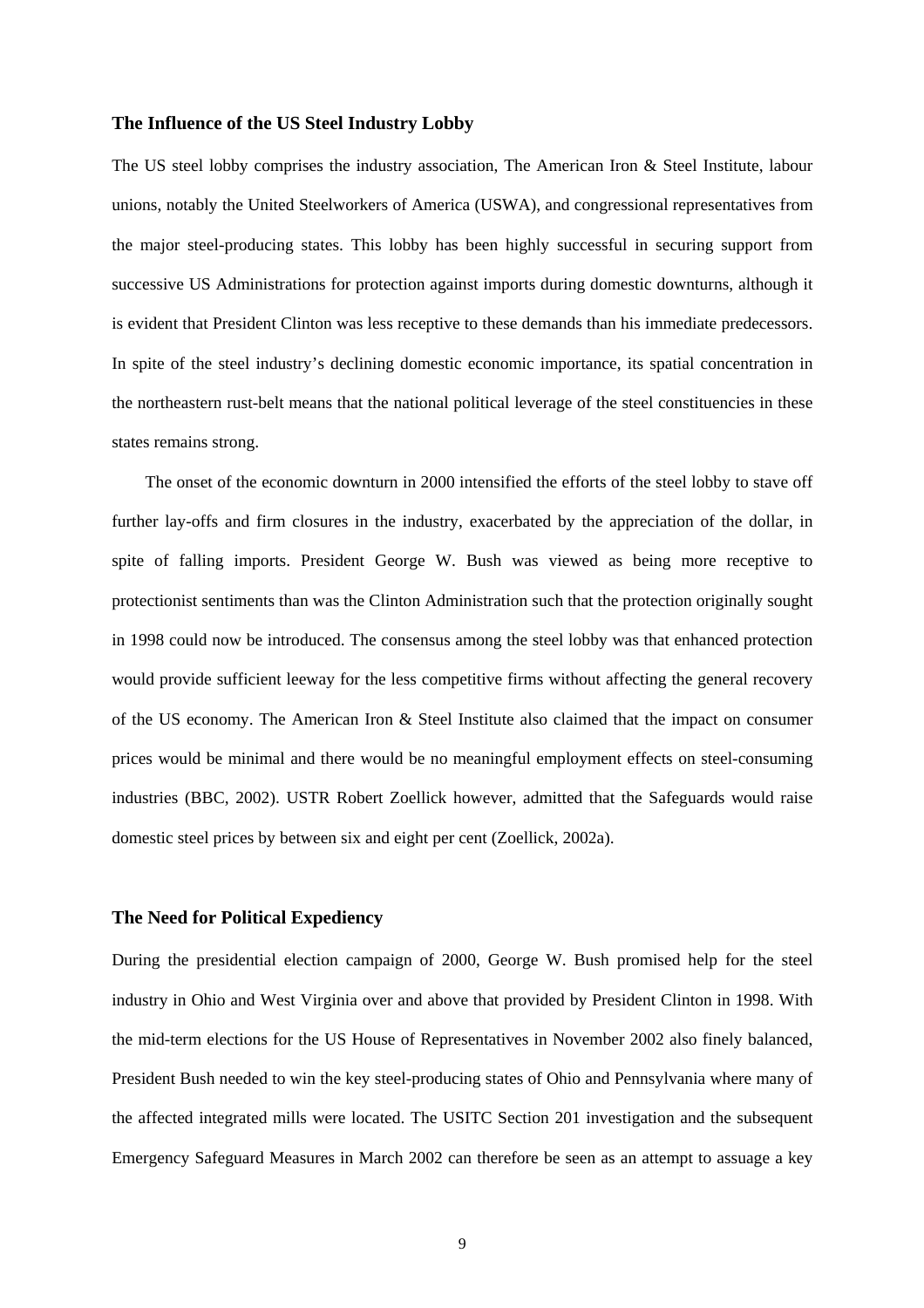domestic political swing constituency. The Safeguards did not address the long-term structural problems of the steel sector – a lack of investment and competitiveness – but were rather a politically expedient strategy that *appeared* to assist the industry and appeased its protectionist sentiments.

The steel Safeguards provided a temporary panacea by again targeting low-cost imports as well as raising additional tariff revenue at a time of fiscal restraint so as to fund pledged tax cuts. The termstructure of the Safeguard Measures meant that the benefits were immediately visible in terms of reduced imports and higher domestic prices. The costs however, would be delayed and more dispersed. The problematic \$13 billion legacy costs – on which restructuring was dependent – were left to Congress while the costs of any nullification or impairment and retaliation would be borne by US exporters and would not necessarily have any direct link to steel. Further, the domestic public perception of retaliatory moves by US trade partners might not be linked to the steel issue at all.

The Bush Administration is likely to have regarded the anti-dumping and countervailing duties, introduced by President Clinton, as inadequate in the context of the 1998 House vote for blanket protection and also expendable in the light of the succession of adverse WTO decisions against them starting in 2001. From this perspective, the steel Safeguards were not providing supplementary or 'double' protection but rather constituted measures that should have been imposed in 1998. Further, President George W. Bush was not as concerned with the legal issues of evidence of serious injury and WTO consistency as the Clinton Administration. The predominance of domestic factors suggests that the US Safeguards were neither a retaliatory response to the success of the EU and others in the WTO steel anti-dumping cases nor an exercise of US muscle given the failure of the EU to comply in the WTO beef hormones dispute.

The steel Safeguards have also been viewed as a bid to secure Congressional support for the fasttrack Trade Promotion Authority (TPA) which grants the President greater authority to negotiate trade agreements in return for enhanced oversight by Congress.<sup>[3](#page-10-0)</sup> TPA was the principal first-term trade legislative priority of George W. Bush and was approved by Congress and signed into law as the Trade Act of 2002 less than five months after the imposition of the steel Safeguards.

<span id="page-10-0"></span> $3<sup>3</sup>$  The author is grateful to the anonymous referee for this insight.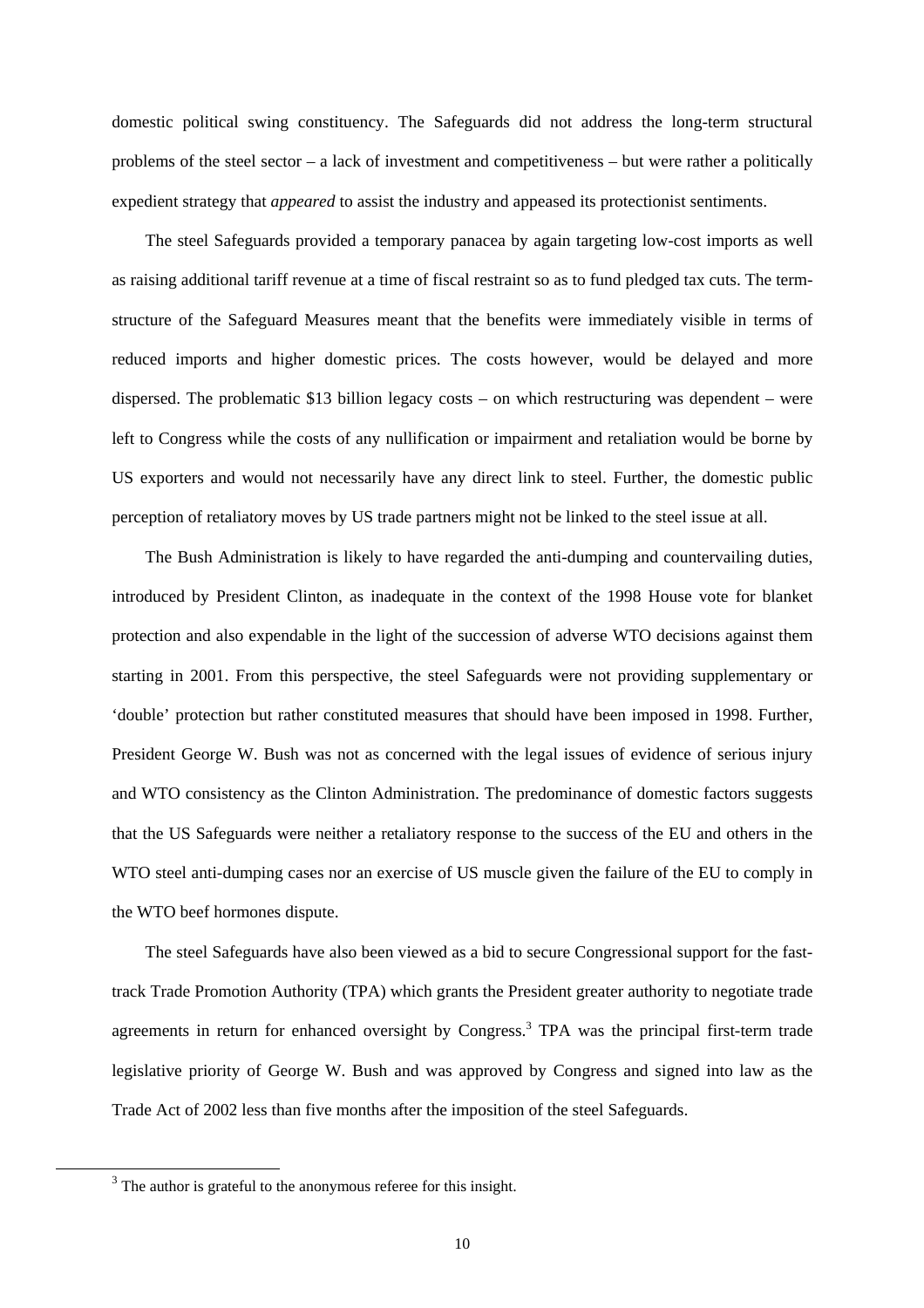#### **Exceptions to the US Emergency Safeguard Measures on Steel**

The Emergency Safeguard Measures were not applied to imports from those countries with which the US had free trade agreements, i.e. the members of NAFTA (Canada and Mexico) together with Israel and Jordan (USITC, 2002). Tariff exclusions were also made for Australia and South Korea, along with 'generous' tariff quotas for Brazil and Russia, based on import levels in 2000. The principal countries affected were therefore China, the EU and Japan.

The USITC and the US Department of Commerce announced that they were willing to consider objections to the Safeguard Measures submitted by US steel consumers as well as foreign suppliers (for the exclusion criteria, see US Department of Commerce and Office of the US Trade Representative, 2002). By the time of the seventh and final round of exclusions in March 2003, some 1,022 separate steel product categories had been exempted. This large number of exclusions undermined the USITC's original recommendations, given their blanket application and lack of precision at the individual product category level.

The broad-brush targeting of the US steel Safeguards had several effects. Protection applied to steel products that were not causing injury and/or were unavailable domestically. Domestic users of such products therefore experienced temporary shortages and large short-term price hikes, sometimes leading to lay-offs and job losses. The exclusion process required firms, many of which were relatively small, to divert scarce resources to lobbying. There were also suggestions of bias; half of the exclusions (by volume) applied to unfinished steel imports (Hufbauer and Goodrich, 2003a). The USWA alleged that some steel firms increased their profits at the expense of US jobs by sourcing steel offshore and processing it domestically. The extensive exclusion process also damaged the credibility of both the USITC and the Safeguards at the WTO and in the broader domestic public sphere.

#### **3. The WTO and the US Emergency Steel Safeguard Measures**

The GATT 1947 rules governing safeguards were dealt with under Articles XII and XIX. The former was designed primarily to assist developing countries experiencing Balance of Payments crises and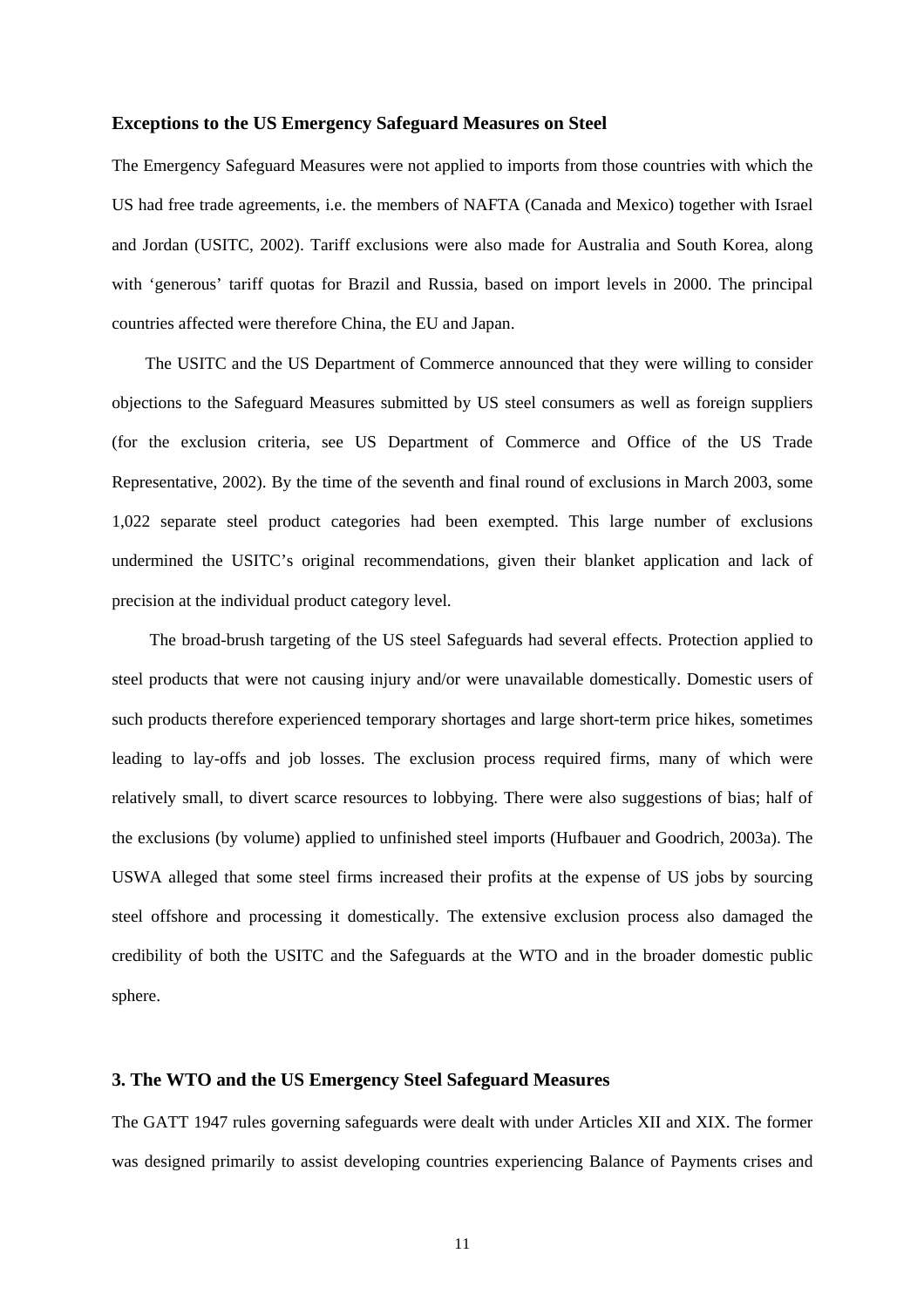would have been well nigh impossible for the United States to justify. Article XIX is widely known as the Safeguard Provision or Escape Clause under which countries can cite domestic injury:

[A]s a result of unforeseen developments [arising from any product being imported] in such increased quantities … as to cause or threaten serious injury to domestic producers of like or directly competitive products … and to the extent and for such time as may be necessary to prevent or remedy such injury' as justification for the suspension of concessions. GATT 1947, Article XIX.1(a).

The original Article was very opaque in its reference to 'unforeseen developments' such that it was open to very broad interpretation. Some of this opacity was removed by the WTO Agreement on Safeguards, which limits the scope of emergency action to serious injury as a result of increased imports and requires that its application is non-discriminatory. Any action can only be taken as a result of an investigation by a competent authority (the USITC) and must provide detailed robust evidence that serious injury is attributable to increased imports. Safeguard Measures may only be applied 'to the extent necessary to prevent or remedy serious injury' (WTO, 1999).

The primary justification for the US Emergency Safeguard Measures was government intervention and unfair trading practices in many steel-exporting countries. There is certainly some merit in the view that the steel industry in many countries is characterised by state involvement and the use of subsidies. These practices however, are covered by specific Articles in the GATT 1994 and the Agreement on Subsidies & Countervailing Measures. A critical issue is therefore why the United States did not use this Agreement but instead relied upon GATT Article XIX and the Safeguards Agreement, particularly given its claim of international trade being affected by extensive state intervention and subsidies. Many US imports of steel products however, were already subject to countervailing duties and on-going WTO complaints (see Section 2a.iii). There are strict time limits on the application and re-imposition of such duties so that the United States could not initiate further action that amounted to 'undue double protection' (Commission of the European Communities, 2001).

The arguments presented by the United States to justify its Emergency Safeguard Measures for steel however, did not fall within the purview of GATT Article XIX or the Safeguards Agreement. While they might have been permissible under the original GATT 1947 Article XIX, the greater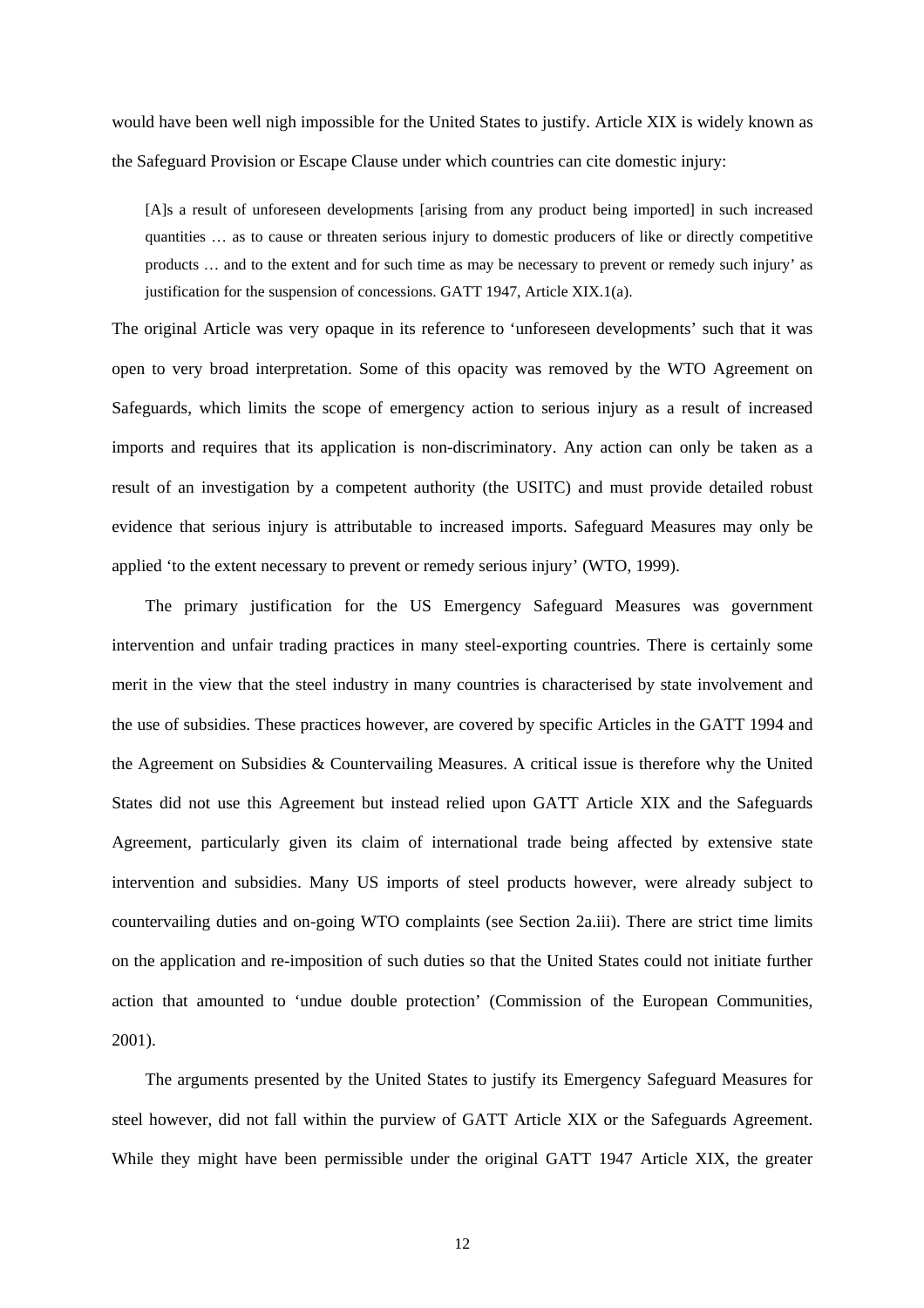rigour of the Safeguards Agreement in defining the precise circumstances under which such actions are permissible suggested that the US action was unlikely to accord with the requirements of the WTO.

#### **4. The Domestic Benefits & Costs of the US Emergency Steel Safeguard Measures**

Domestic support in the United States for the 2002 Emergency Safeguard Measures on steel was by no means unanimous. Many steel-consuming firms opposed the tariffs, primarily because of their knock-on effects on production costs at a time of sluggish economic growth. The US consumer lobby group Consuming Industries Trade Action Coalition (CITAC) contended that the new tariffs would cost far more jobs in steel-using industries than they would save in the steel industry itself.

#### **The Direct Impact of the Emergency Safeguard Measures on US Steel Producers**

An initial *ex ante* study undertaken for CITAC, using the original USITC recommendations (Table 1), estimated that an anticipated 9.2 per cent rise in steel prices would save some 8,900 steel jobs at a cost of \$450,000 each (Francois and Baughman, 2001). A second study estimated that steel tariffs of 15 to 20 per cent would cost \$2 billion and save 3,500 jobs – at a cost of \$584,000 each (Hufbauer and Goodrich, 2002).

The most comprehensive study of the actual impact of the steel Safeguards is the USITC Mid-Point Report, published in September 2003 (USITC, 2003a). The Report found that, in the 18 months following the imposition of the Safeguards, the US steel industry underwent major restructuring and consolidation. This included several large mergers and acquisitions, the closure of out-dated plant, substantial investment in new capacity, increases in output, improvements in capacity utilisation and productivity and more flexible labour contracts. Not all of these developments were viewed as being the direct result of the steel Safeguard Measures (USITC 2003a).<sup>[4](#page-13-0)</sup>

<span id="page-13-0"></span>The steel Safeguard Measures had a relatively consistent and predictable impact on trade. Reduced imports from targeted countries (generally by between 20 and 50 per cent) were replaced by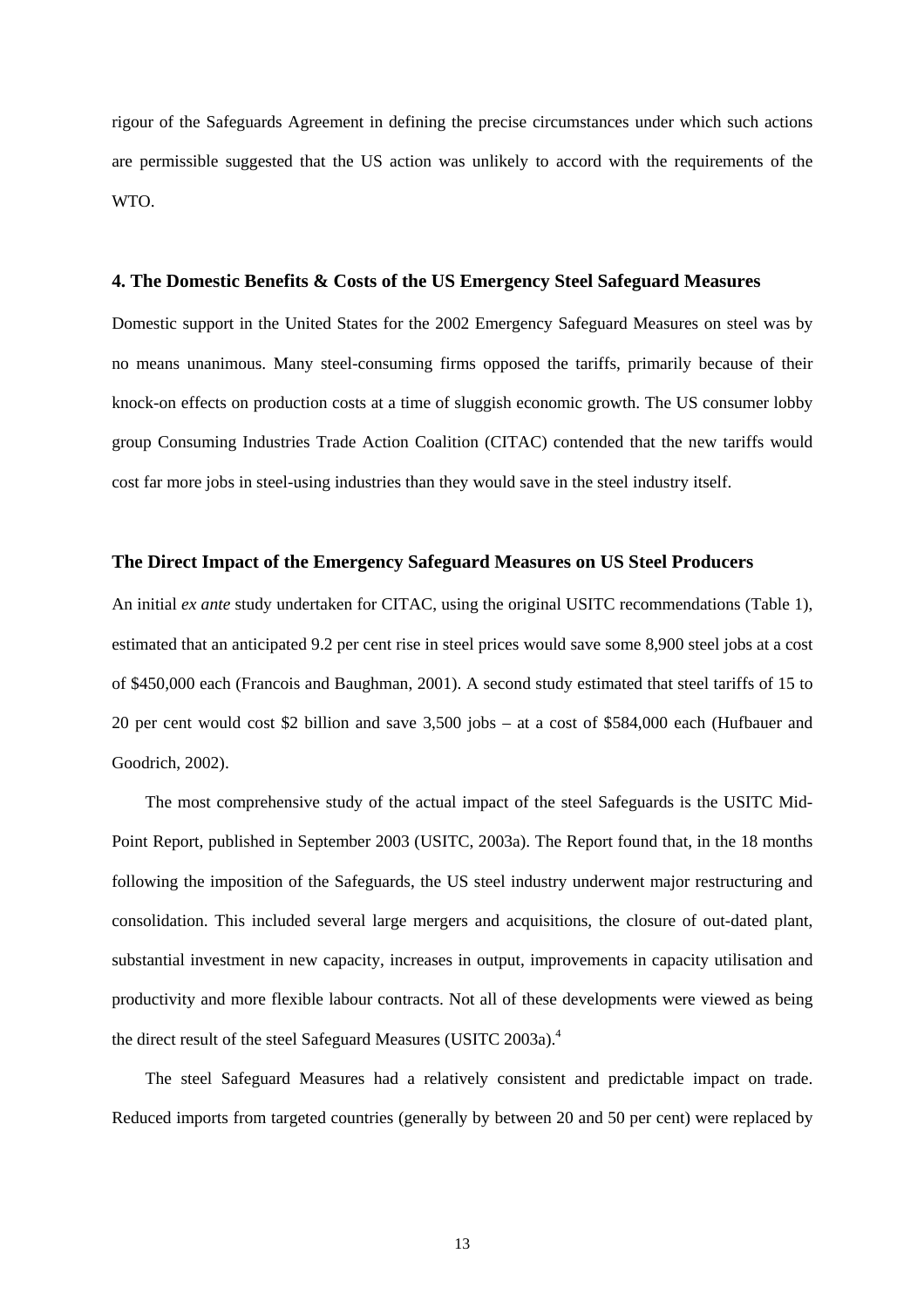increased purchases of domestic output and imports from other sources. The greatest impact was on Tin Mill Products and Rebar, with falls of nearly 63 per cent and 78 per cent respectively in imports, possibly because of easily available alternative supplies (USITC, 2003a). The recovery of the industry however, was constrained by weak demand caused by the general economic downturn, compounded by across-the-board rises in domestic steel prices. New construction activity, a major end-user of steel products, was particularly weak. In spite of increased domestic sales at higher prices, firms' operating margins in Carbon Alloy & Tubular Steel, Stainless & Tool Steel and Rebar deteriorated. Margins in the former were aggravated by higher rates of protection on its steel inputs (30 as opposed to 15 per cent) while negative margins in the latter two actually deteriorated (USITC, 2003a).

#### **The Indirect Impact of the Emergency Safeguard Measures on US Steel Consumers**

The *ex ant*e study by Francois and Baughman estimated that some 74,500 jobs would be lost, including 15,300 in steel-consuming industries, as a result of the anticipated 9.2 per cent price rise (Francois and Baughman, 2001). The same authors found *ex post* that almost 50,000 jobs had been lost in Fabricated Metals, Machinery & Transport Equipment and over 197,000 in all steel–consuming industries during 2002 (Francois and Baughman, 2003). The latter figure is greater than the 187,500 employed in the US steel industry as a whole. These broad findings were confirmed by Hufbauer and Goodrich (2003b), who ascribed some 39 per cent of the rise in US steel prices in 2002 to the tariffs with an estimated direct employment effect of around 19,500 jobs. The American Iron & Steel Institute hotly disputed these findings and claimed that jobs were created in both upstream and downstream industries (Morici, 2003).

The USITC also analysed the impact of the Safeguard Measures on US steel-consuming industries (USITC, 2003b). Using a computable general equilibrium (CGE) model and 1997 benchmark US input-output data, the study found that the aggregate welfare impact ranged between plus \$65.6 million and minus \$111.0 million, with a central estimate of minus \$41.6 million. The impact on GDP was a fall in the returns to capital of \$294.3 million and \$386 million to labour offset

 <sup>4</sup> <sup>4</sup> A US Government agency, the Pension Benefit Guaranty Corporation, also acquired more than \$8 billion in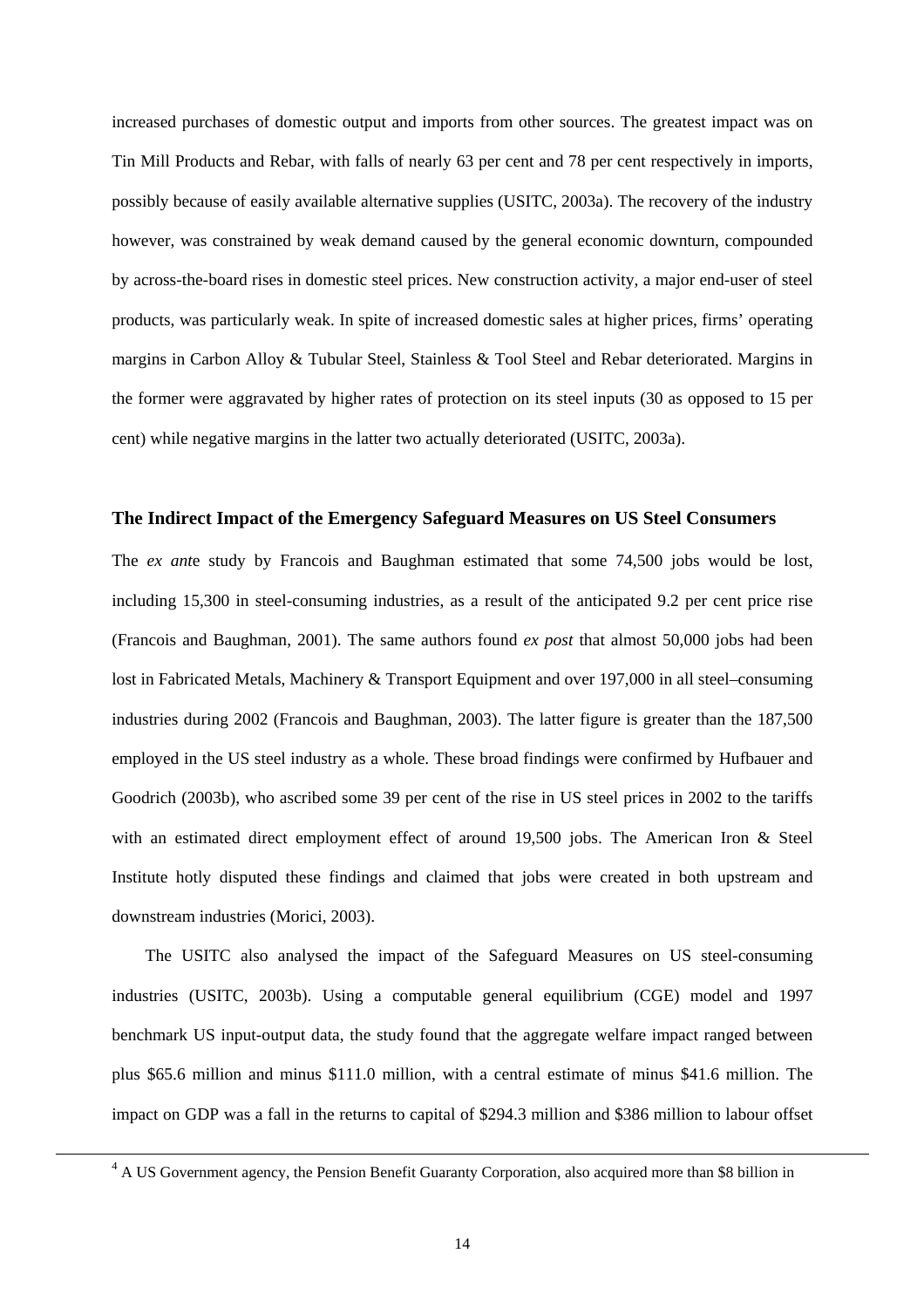by increased tariff revenue of \$649.9 million (USITC, 2003b). Actual tariff receipts were \$294 million, such that the USITC study greatly underestimated the adverse effects on domestic prices and imports (Hufbauer and Goodrich, 2003b). The USITC estimate of the aggregate impact on GDP of minus \$30.4 million was almost negligible but its redistributive effects were more substantial. US Government revenue benefited significantly at the expense of falling private sector profits and wage payments, including increased unemployment.

US steel prices rose steeply in the first half of 2002, notably hot-rolled sheet by 81.8 per cent and cold-rolled sheet by 69.4 per cent. The price rises over the whole of 2002 however, were much lower – 27 per cent and 19 per cent respectively (Francois and Baughman, 2003). The domestic steelconsuming industries most adversely affected were motor vehicle parts and some steel fabricating activities (USITC, 2003b). The price squeeze in the car and defence equipment industries was curbed by their monopsony power and use of long-term supply contracts. Many US steel-consuming industries however, are highly atomistic - some 98 per cent of the 193,000 steel-using firms have less than 500 employees (US Small Business Administration, 2000). As price-takers, the steel price rises had a severe impact on their costs, profit margins and employment, shifting demand towards imported manufactures, although these effects were partly mitigated by the higher cost of imported steel.

The tightening of the US steel market had several additional effects as steel-consuming firms attempted to reduce their costs. There was a suspected increase in trade deflection to avoid the higher steel duties, whereby affected products were imported via third countries, particularly Canada and Mexico. The American Iron & Steel Institute also expressed concern about: 'substantial transformation' in third countries for customs reclassification; in-bond shipments re-crossing NAFTA borders to obscure their origin; and simple circumvention though the false classification of products (American Iron & Steel Institute, 2002).

unfunded pension liabilities from nine steel firms.

 $\overline{a}$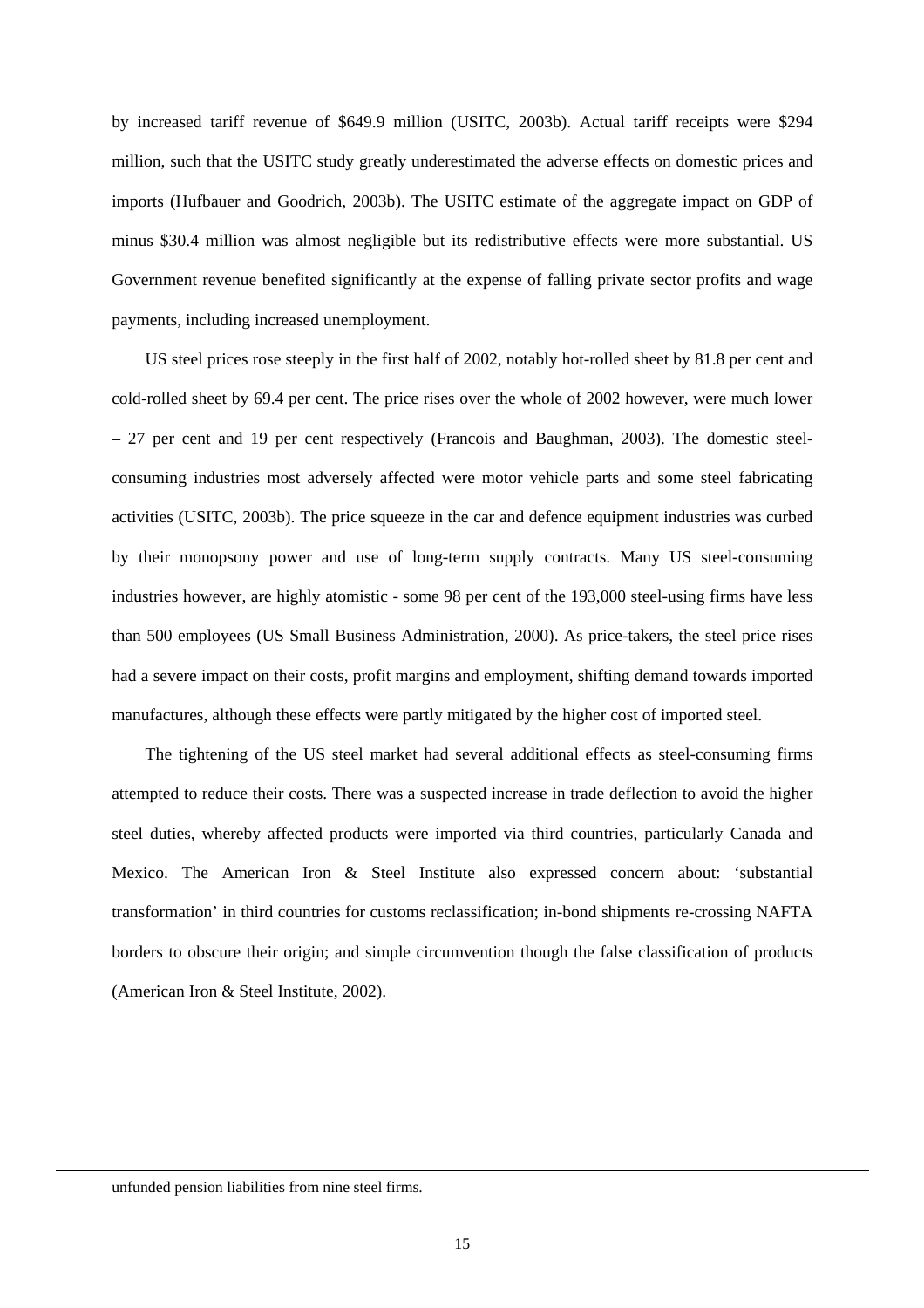#### **5. The WTO Steel Case**

The EU responded to the announcement of the US Emergency Safeguard Measures on 5 March 2002 almost immediately by submitting a complaint to the WTO on 7 March 2002. This was followed by complaints from Japan and Korea, China, Switzerland and Norway. The grounds for the complaints were that the US Measures breached its obligations under several Articles of the GATT 1994 and the Agreement on Safeguards (see Commission of the European Communities, 2002a; WTO 2002b). A Procedural Agreement meant that all of the complaints could be considered simultaneously by a single Panel. The WTO steel dispute is discussed at greater length in Read (2005).

#### **The Threat of Retaliatory Action Against the United States**

The EU and several other targeted countries had already threatened retaliatory action against the United States after the publication of the USITC's preliminary findings in October 2001 but this threat failed to deter the imposition of the steel Safeguard Measures. The EU introduced its own steel Safeguards on 27 March 2002 for an initial period of six months, to last no longer than those of the United States, as a legitimate response to the surge in its steel imports - which rose by 73 per cent between 1997 and 2001 (Commission of the European Communities, 2002b).

The EU argued that it was also entitled to compensation of around  $\epsilon 2.4$  billion per annum for the lost value of trade concessions (Commission of the European Communities, 2002c). Most of the other plaintiffs however, took a more conciliatory stance (*Bridges Weekly Trade News Digest*, 2002). The intention of the EU (and Japan) to take immediate retaliatory action provoked a strong reaction from the United States since its legal basis could only be established retrospectively by a WTO Panel. The EU retaliatory measures against the United States targeted products in 'short' and 'long' lists, the former being a specific sub-set of the latter (see Commission of the European Communities, 2002d, Annexes I, II). The imports targeted were specifically chosen because of their importance exports to key marginal states in the 2004 US Presidential Election. The USITC exclusion process however, led the EU to postpone the 'short' list of sanctions in July 2002 and then suspend it in September 2002.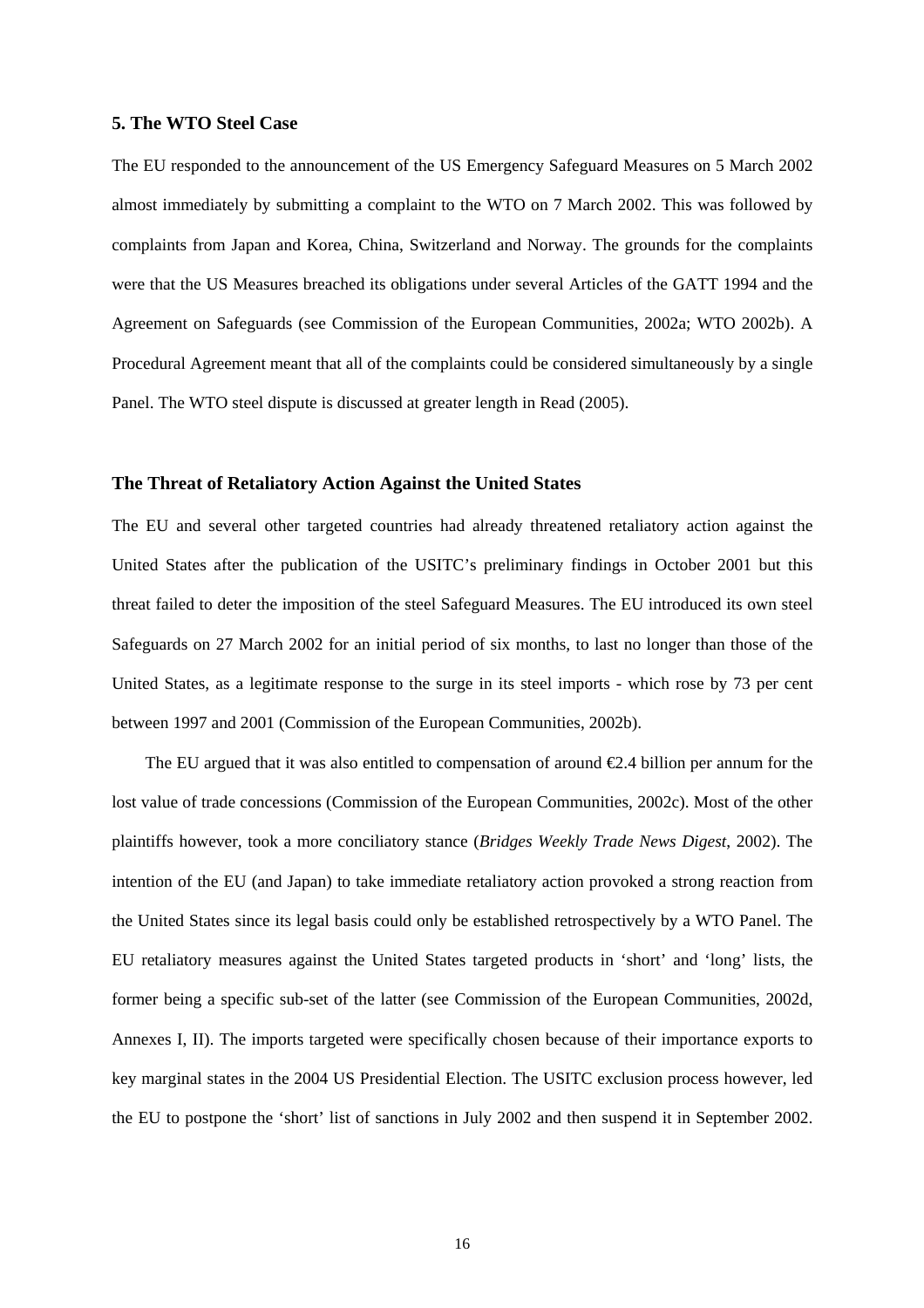By this time, some 50 per cent of EU steel exports to the United States had been exempted from the US Safeguard Measures (Commission of the European Communities, 2002e).

#### **The WTO Panel Decision on Steel**

The WTO steel Panel published its findings on 11 July 2003 that the US Safeguard Measures were inconsistent with the GATT 1994 and the Agreement on Safeguards (WTO, 2003a). The principal findings are summarised in Read (2005, Table 4). The Panel Report acknowledged the merit of the claim that the US steel industry was adversely affected by the increasing encroachment of imports. The US case however, was undermined by flaws in the USITC Section 201investigation and compounded by the imposition of greater protection by President Bush than the levels recommended by the USITC. The Emergency Safeguard Measures were therefore more substantial and applied to a broader range of product categories than was justified by the USITC investigation. There was insufficient evidence to support the case of unforeseen developments, increased steel imports (either absolute or relative), causation and parallelism. Even for those steel products for which there was supporting evidence, the USITC investigation was not product-specific and failed to explicitly exclude other possible causal factors, except for Stainless Steel Rod (WTO, 2003a). The WTO Panel was also unhappy about the inconsistent product definitions for Tin Mill Products and Stainless Steel Wire used by the US Trade Commissioners.

#### **The US Appeal Against the WTO Panel Decision on Steel**

The United States announced that it would appeal against the WTO findings almost immediately and that the Safeguard Measures would remain in place (US Department of State, 2003). The principal grounds for the appeal were that the findings were based upon error on issues of law and interpretation of GATT Article XIX and the Agreement on Safeguards and that the Panel was not objective and failed to set out the basic rationale behinds its findings and recommendations (WTO, 2003b).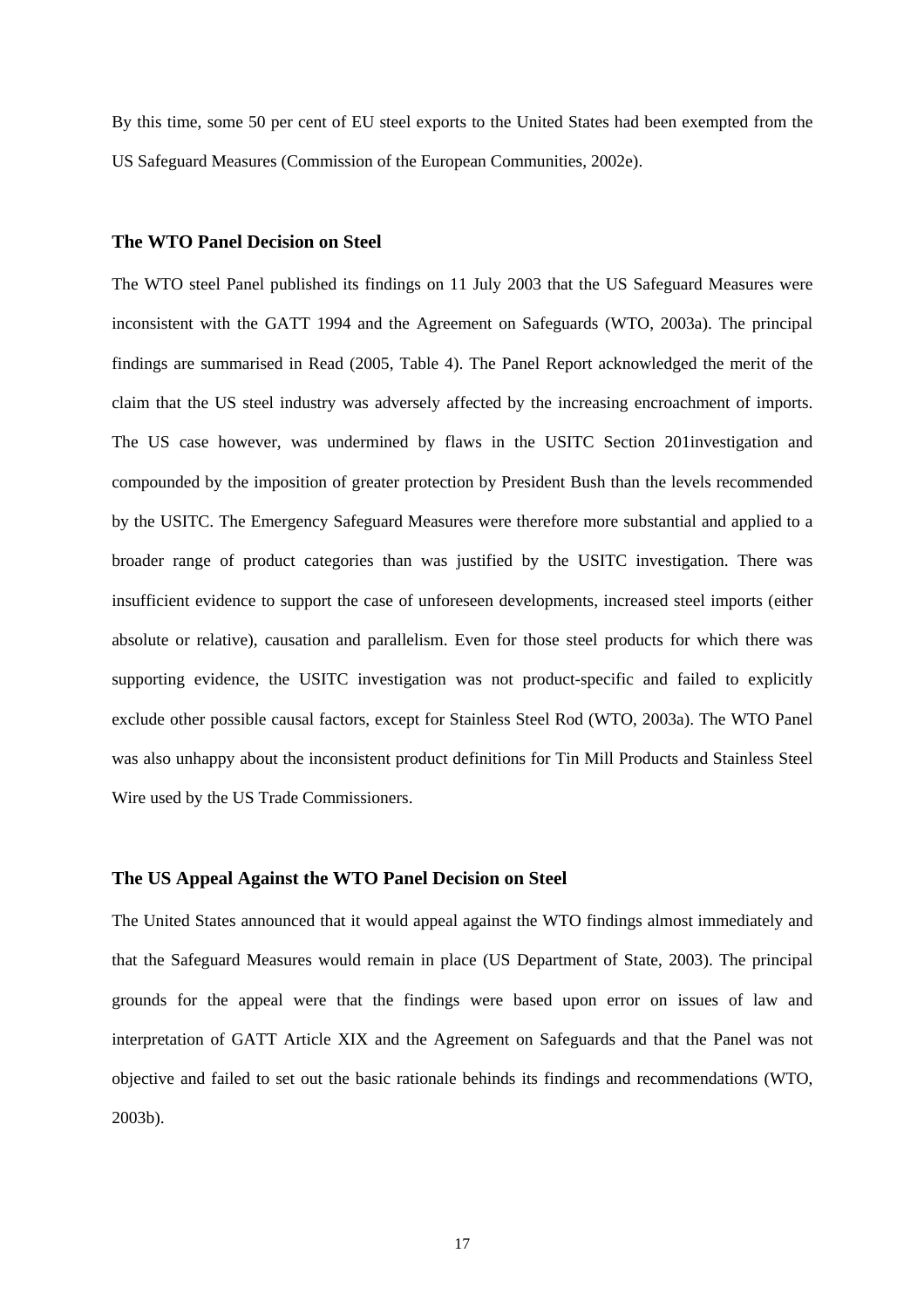In its Report published on 10 November 2003, the WTO Appellate Body upheld the general findings of the steel Panel although decisions on Tin Mill Products and Stainless Steel Wire were reversed (WTO, 2003c). The Appellate Body therefore recommended that the United States bring its Emergency Safeguard Measures for steel into conformity with its obligations under the WTO.

#### **The Removal of the US Emergency Safeguard Measures & Conclusion of the WTO**

#### **Steel Dispute**

The Appellate Report generated considerable controversy in the United States as well as presenting President George W. Bush with a critical policy dilemma amid fears of a major trade war with the EU. While domestic US steel users and consumers welcomed the WTO Decision and urged the President remove the Emergency Safeguard Measures, there was trenchant opposition from the domestic steel industry, among others. The President had until 10 December 2003 to decide upon a course of action before EU retaliatory action was permitted. The United States came under substantial international pressure to abide by the WTO rules. This policy dilemma was intensified by the sensitive exports to be targeted by the EU's 'long' list - including Florida citrus, Louisiana rice, California nuts and North Carolina pyjamas along with a large number of steel products (Crutsinger, 2003). The President was therefore faced with a 'negative sum' domestic policy game that required an irreconcilable choice to be made between two different sets of marginal states.

On 4 December 2003, USTR Robert Zoellick announced that the US steel Safeguards were to be lifted on the grounds that they had been successful, that the domestic economic situation had improved and that their cost now outweighed their benefit (Zoellick, 2003). The United States therefore avoided a major potential trade war and the possible electoral consequences of EU retaliation in favour of adhering to the international rules on trade. In so doing, the President was forced to eschew the unilaterally protectionist sentiments of the domestic steel lobby and possibly risk the marginal steel states of Ohio, Pennsylvania and West Virginia in the 2004 Presidential Election. In the event, George W. Bush won Ohio and West Virginia but not Pennsylvania.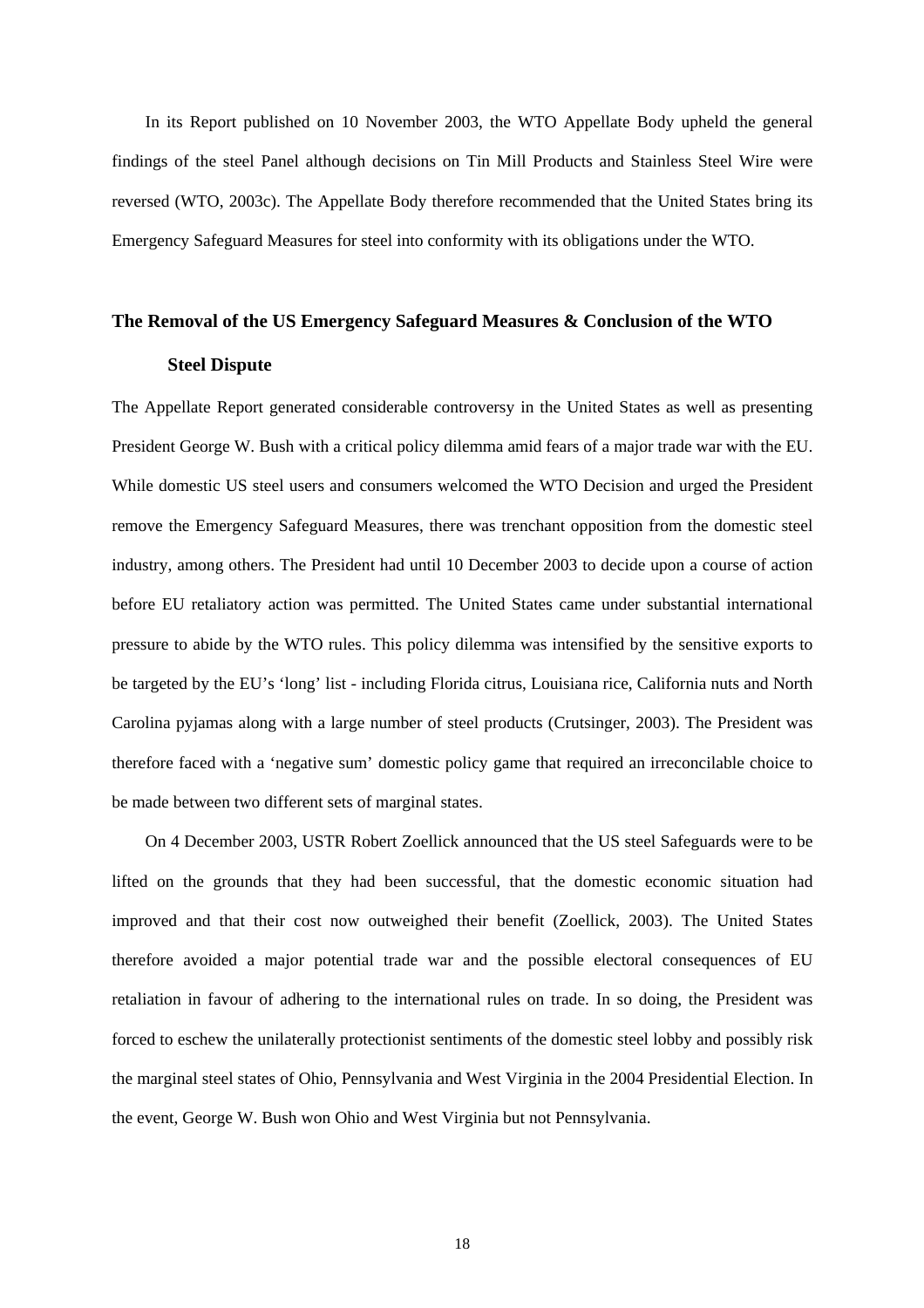#### **6. Conclusions**

The US Emergency Safeguard Measures on steel highlights several important issues relating to the political economy of international trade policy. The Safeguards were the result of interaction between several critical factors. The deteriorating international competitive position of parts of the US steel industry was compounded by increasing import penetration during the 1990s, giving rise to a series of protective trade measures, and the subsequent economic downturn in 2000. Intense pressure for further protection against steel imports arose from an effective lobby comprising steel firms, the industry federation, unions and political representatives in key marginal 'rust-belt' states. The steel Safeguards probably achieved their primary political objective of Republican gains in the key marginal states in the November 2002 mid-term elections and may also have contributed to determining the 2004 Presidential election.

In recent decades, the United States has exhibited a predisposition towards trade intervention in steel. During the second Clinton Administration, this was tempered by the proviso that such intervention was WTO-compatible. The Bush Administration has had no such proviso but its greater protectionist sentiments, partly in the interest of short-term domestic political expediency, have nevertheless ultimately been subject to the same compatibility criterion.

The conduct of the USITC Section 201 investigation also raises the issue of possible domestic political pressure to find evidence of injury. The WTO steel Panel criticised the USITC for its blanket recommendations made on the basis of 'broad brush' product categories rather than a product-byproduct methodology. The lack of focus in the USITC investigation suggests excessive haste and political expediency to assuage the demands of the influential US steel constituency, particularly in the light of the extensive subsequent process of product exclusions from the Safeguards. This lends further support to the view that the primary motivation of the US Emergency Safeguard Measures for steel was to appease domestic protectionist sentiments.

As expected, the Safeguards had direct beneficial impacts on prices, employment and profits in the steel industry. The negative effective protection effects on downstream industrial activities were also substantial however, because of steel's importance as an intermediate input and led to price and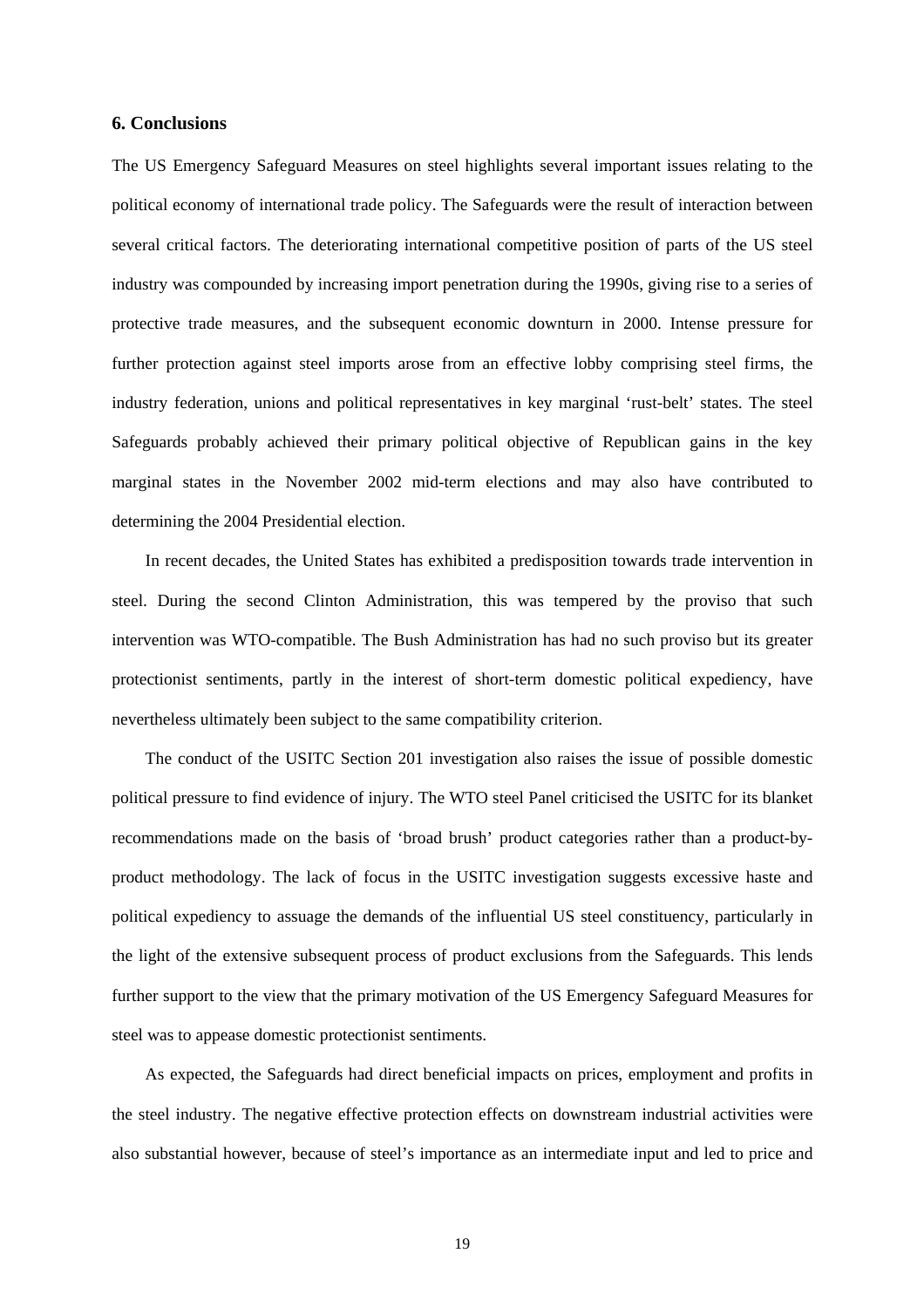profit squeezes, lay-offs, redundancies and firm closures. Empirical studies indicate that the aggregate impact of the Safeguards on US GDP and employment was negative. Further, this was accompanied by a sizeable redistribution of welfare from the private sector in terms of lost revenues, jobs and profits towards the US Government as increased tariff revenue. The Safeguards may almost certainly, although perhaps inadvertently, have increased the cost of the Iraq War to the US taxpayer.

The settlement of the WTO steel dispute in 21 months demonstrates the speed and effectiveness of the new DSU with respect to the previous GATT system. The relatively rapid resolution of the dispute is important in both the specific and broader contexts. The world's two leading traders were pitched against each other in an acrimonious dispute that could possibly have threatened the very existence of the multilateral trade system. It can be argued however, that the DSU has emerged stronger and more credible as a result because the United States opted to back down and accept the primacy of the WTO as the multilateral arbiter of the rules on trade.

#### **Acknowledgements**

\*Robert Read is Senior Lecturer in International Economics, Lancaster University Management School, Lancaster, LA1 4YW, UK (e-mail [r.read@lancaster.ac.uk\).](mailto:r.read@lancaster,.ac.uk)) The author is grateful for helpful comments from Nick Perdikis and Steve Bradley as well as the constructive insights of an anonymous referee. Any errors of interpretation, argument and opinion remain the sole responsibility of the author. A more detailed analysis of the EU-US steel dispute itself and the subsequent WTO case can be found in Read (2005).

#### **References**

- American Iron & Steel Institute (2002), 'NAFTA steel industry identifies illegal schemes to avoid US 201 remedies' (Press Release, 17 June), http://www.steel.org/news/pr/2002/pr020617a.htm.
- BBC (2002), 'World steel dispute, questions and answers', 5 March, [http://news.bbc.co.uk/1/hi/business/1856752.stm.](http://news.bbc.co.uk/1/hi/business/1856752.stm)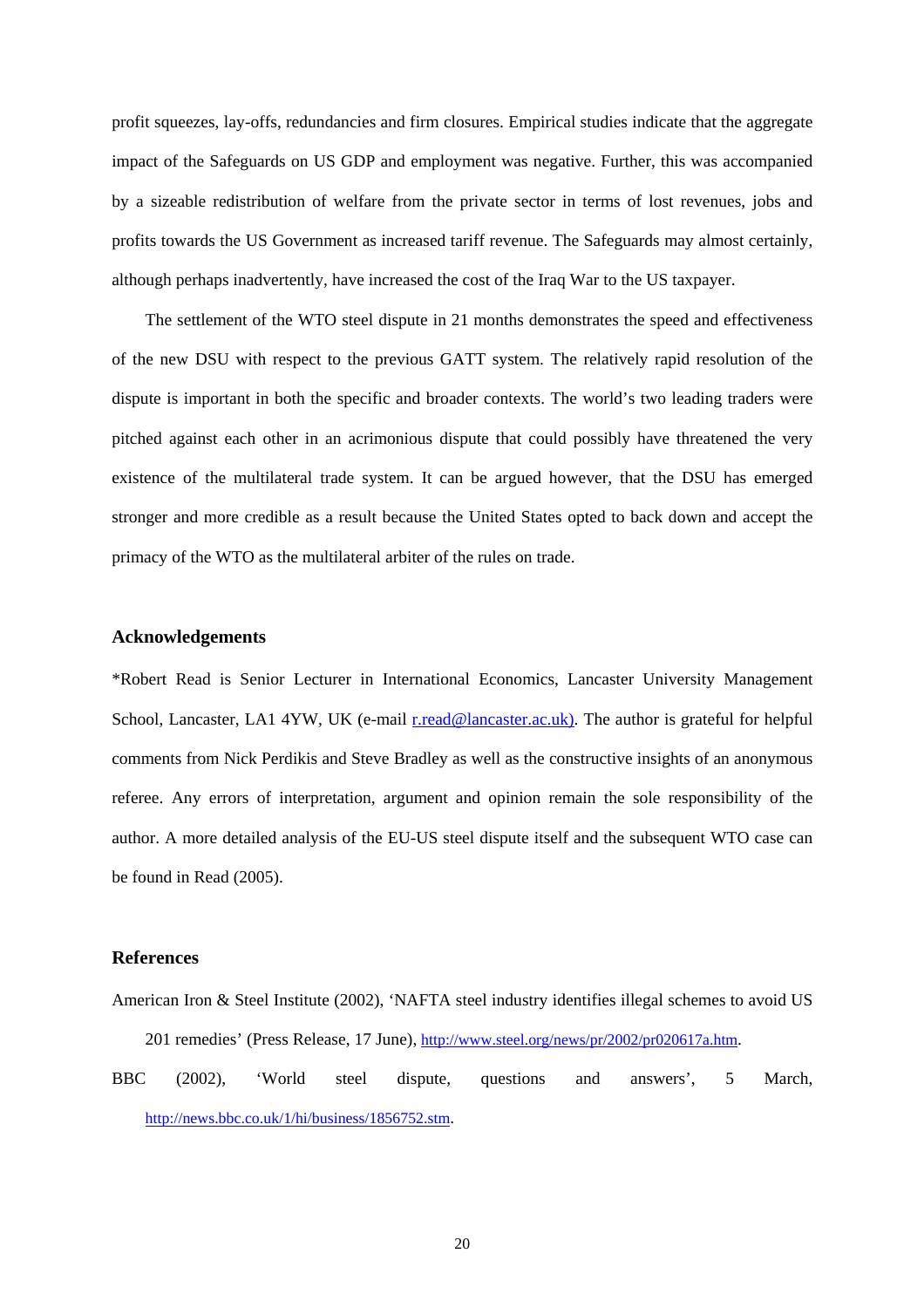- Brainard, L. (2001), Trade policy in the 1990s', *Brookings Papers, No. 629*, Washington DC: The Brookings Institution,<http://www.brookings.edu/views/papers/brainard/20010629.htm>.
- *Bridges Weekly Trade News Digest* (2002), 'US steel Dispute Panel to convene 3 June as dispute requests increase', vol. 6, no. 20, 28 May, [http://ictsd.org/weekly/02-05-28/story3.htm.](http://ictsd.org/weekly/02-05-28/story3.htm)
- Bush, G.W. (2002), 'President Bush imposes safeguards on steel imports' (Press Release, 5 March), [http://usinfo.state.gov/topical/econ/wto/02030502.htm.](http://usinfo.state.gov/topical/econ/wto/02030502.htm)
- Commission of the European Communities (2001), 'EU confirms imports not to blame for US steel industry woes as US International Trade Commission announces investigation findings' (Press Release, IP/01/1478, 23 October).
- Commission of the European Communities (2002a), *United States Definitive Safeguard Measures on Imports of Certain Steel Products WT/DS248: First Written Submission of the European Communities* (Geneva: Commission of the European Communities, 30 August).
- Commission of the European Communities (2002b), 'EU adopts temporary measures to guard against floods of steel imports resulting from US protectionism' (Press Release, 27 March), [http://europa.eu.int/comm/trade/goods/steel/pr\\_270302.htm.](http://europa.eu.int/comm/trade/goods/steel/pr_270302.htm)
- Commission of the European Communities (2002c), 'The European Commission's strategy to respond to the US decision to impose protectionist duties on steel imports' (MEMO/02/59, 18 March).
- Commission of the European Communities (2002d), 'Council Regulation (EC) No. 1031/2002 establishing additional customs duties on imports of certain products originating in the United States of America', *Official Journal*, L157/8, 13 June.
- Commission of the European Communities (2002e), 'Commission welcomes partial withdrawal of WTO illegal US steel protective measures' (Press Release, IP/02/1234, 23 August).
- Crutsinger, M. (2003), 'EU-US steel dispute: who wins?', *International Herald Tribune*, 17 November, http://www.iht.com/articles/117936.html.
- Francois, J. and L.M. Baughman (2001), *Estimated Economic Effects of Proposed Import Relief Remedies for Steel* (Washington DC: CITAC Foundation).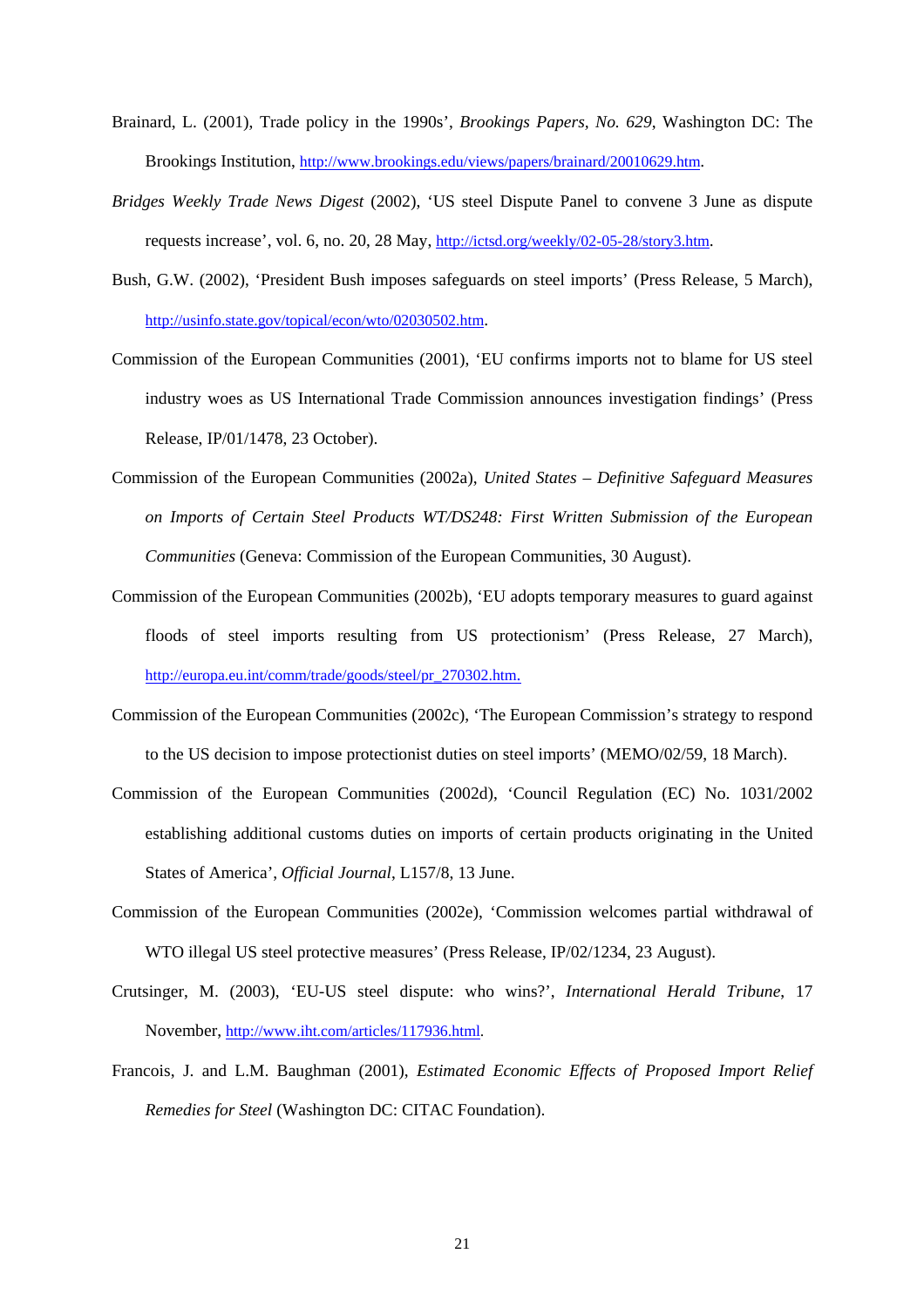- Francois, J. and L.M. Baughman (2003), *The Unintended Consequences of US Steel Import Tariffs: a Quantification of the Impact During 2002* (Washington DC: CITAC Foundation).
- Griswold, D.T. (1999), 'There is no steel "crisis"', Center for Trade Policy Studies, 15 March, Washington DC: Cato Institute, http://www.freetrade.org/pubs/articles/dg-3-15-99.html.
- Hufbauer, G.C. and B. Goodrich, 2002), *Time for a Grand Bargain in Steel*, Policy Brief 02-1, (Washington DC: Institute of International Economics).
- Hufbauer, G.C. and B. Goodrich (2003a), *Steel Policy: the Good, the Bad and the Ugly*, Policy Brief 03-1 (Washington DC: Institute of International Economics).
- Hufbauer, G.C. and B. Goodrich (2003b), *Steel Protection and Job Dislocation* (Washington DC: Institute of International Economics), [http://www.citac.info/studfy/job\\_disclocation.html.](http://www.citac.info/studfy/job_disclocation.html)
- Lindsey, B., D.T. Griswold and A. Lukas (1999), 'The steel 'crisis' and the costs of protectionism', *CATO Institute Trade Briefing Paper, No. 4*, Washington DC: Cato Institute.
- Morici, P. (2003), *Assessment of the Hufbauer October 2003 Public Policy Paper* (New York: American Iron & Steel Institute), http://www.steel.org/news/pr/2003/PMorici%20Analysis.pdf.
- OECD (2003a), *Strategies for Resolving Sectoral Industry Problems* (OECD Council, Paris: OECD), www1.oecd.org/subject/mcm/2003/brochure/0003311E.pdf.
- OECD (2003b), *The OECD High-Level Steel Initiative* (Washington DC: OECD, 16 October).
- OECD (2003c), 'Major steel-producing economies make progress on elements of a Steel Subsidies Agreement' (Press Release, 18 July).
- Read, R. (2005), 'The EU-US WTO steel dispute: the political economy of protection and the efficacy of the WTO Dispute Settlement Understanding', in N. Perdikis and R. Read (eds.), *The WTO and the Regulation of International Trade: Recent Trade Disputes Between the European Union and the United States* (Cheltenham: Edward Elgar, pp. 135-75).
- US Department of Commerce and Office of the US Trade Representative (2002), 'Fact sheet: US excludes 46 products from steel tariffs' (Press Release, 17 June), [http://usinfo.state.gov/topica/econ/wto/02061802.htm.](http://usinfo.state.gov/topica/econ/wto/02061802.htm)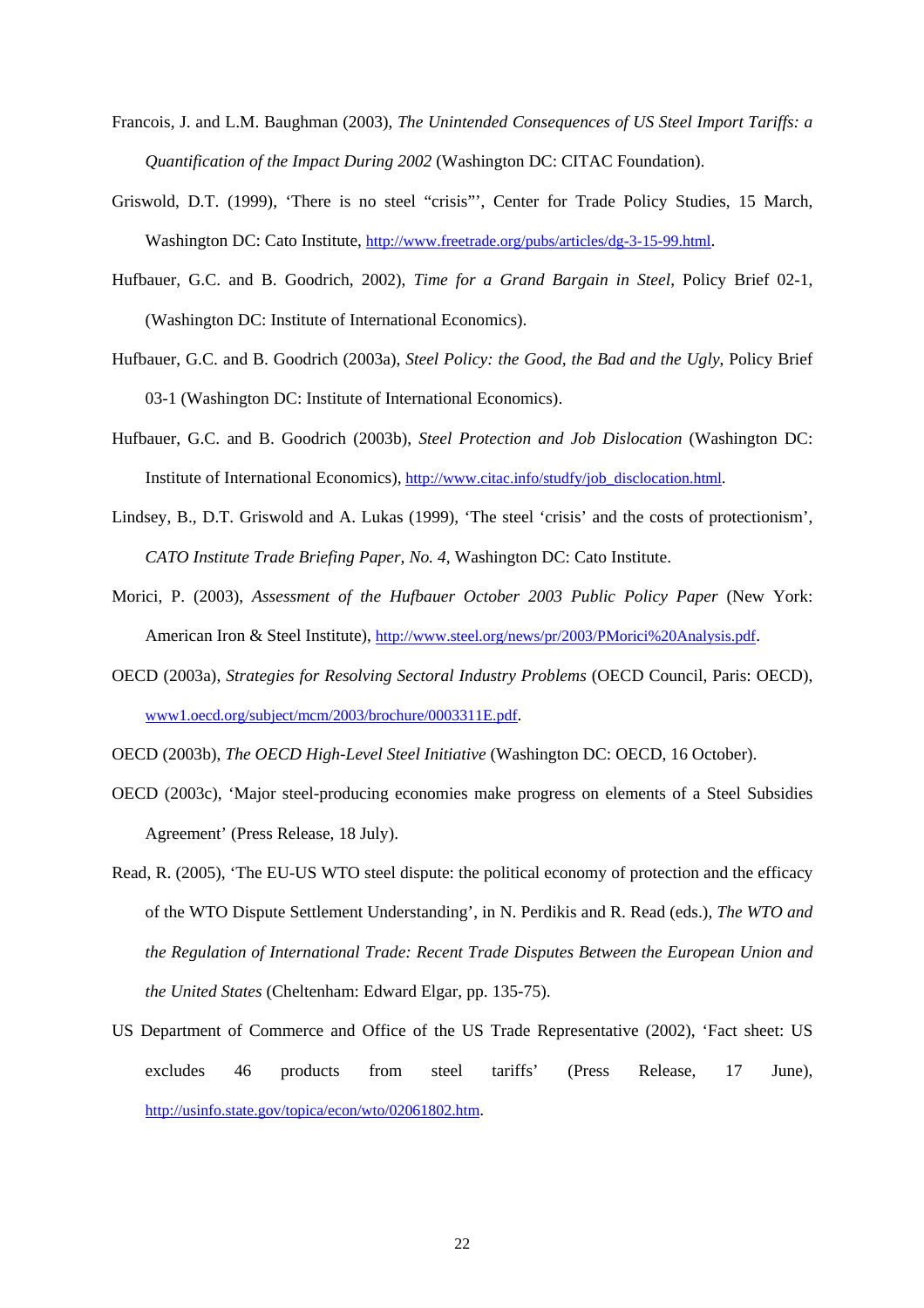- US Department of Commerce and Office of the US Trade Representative (2003), 'Fact sheet: exclusion of products from safeguard on steel products and automatic adjustment of the remedy' (Press Release, 21 March), http://www.ustr.gov/sectors/industry/steel/201/2003-03-21-exclusionsfactsheet.pdf.
- US Department of State (2003), 'US to appeal WTO ruling against steel duties' (Press Release, 11 July, Bureau of International Information Programs), http:/www.useu.be/Categories/Trade/Steel/July1103USSteelAppeal.html.
- US International Trade Commission (2001), *Steel: Investigation No. TA-201-73, Volumes I to III*, Publication 3479 (Washington DC: USITC).
- US International Trade Commission (2002), *Second Supplementary Report* (Washington DC: USITC).
- US International Trade Commission (2003a), *Steel: Monitoring Developments in the Domestic Industry (TA-204-9), Volumes I to II*, Publication 3632 (Washington DC: USITC).
- US International Trade Commission (2003b), *Steel-Consuming Industries: Competitive Conditions with Respect to Steel Safeguard Measures*, Investigation No. 332-452 (Washington DC: USITC).
- US Small Business Administration (2000), *Employer Firms and Employment by Employer Size of Firm by NAICS Codes, 1999*, Office of Advocacy (Washington DC: US Small Business Administration), http://www.sba.gov/advo/stats/us99\_n6.pdf.
- WTO (1999), *The Legal Texts: the Results of the Uruguay Round of Multilateral Trade Negotiations* (Cambridge: Cambridge University Press).
- WTO (2000a), *United States Anti-Dumping Measures on Stainless Steel Plate in Coils & Stainless Sheet & Strips from Korea* (Geneva: WTO, WT/DS179/R).
- WTO (2000b), *United States Countervailing Measures Concerning Certain Products from the European Communities* (Geneva: WTO, WT/DS212/1).
- WTO (2001), *United States Anti-Dumping Measures on Certain Hot-Rolled Steel Products from Japan* (Geneva: WTO, WT/DS184/R).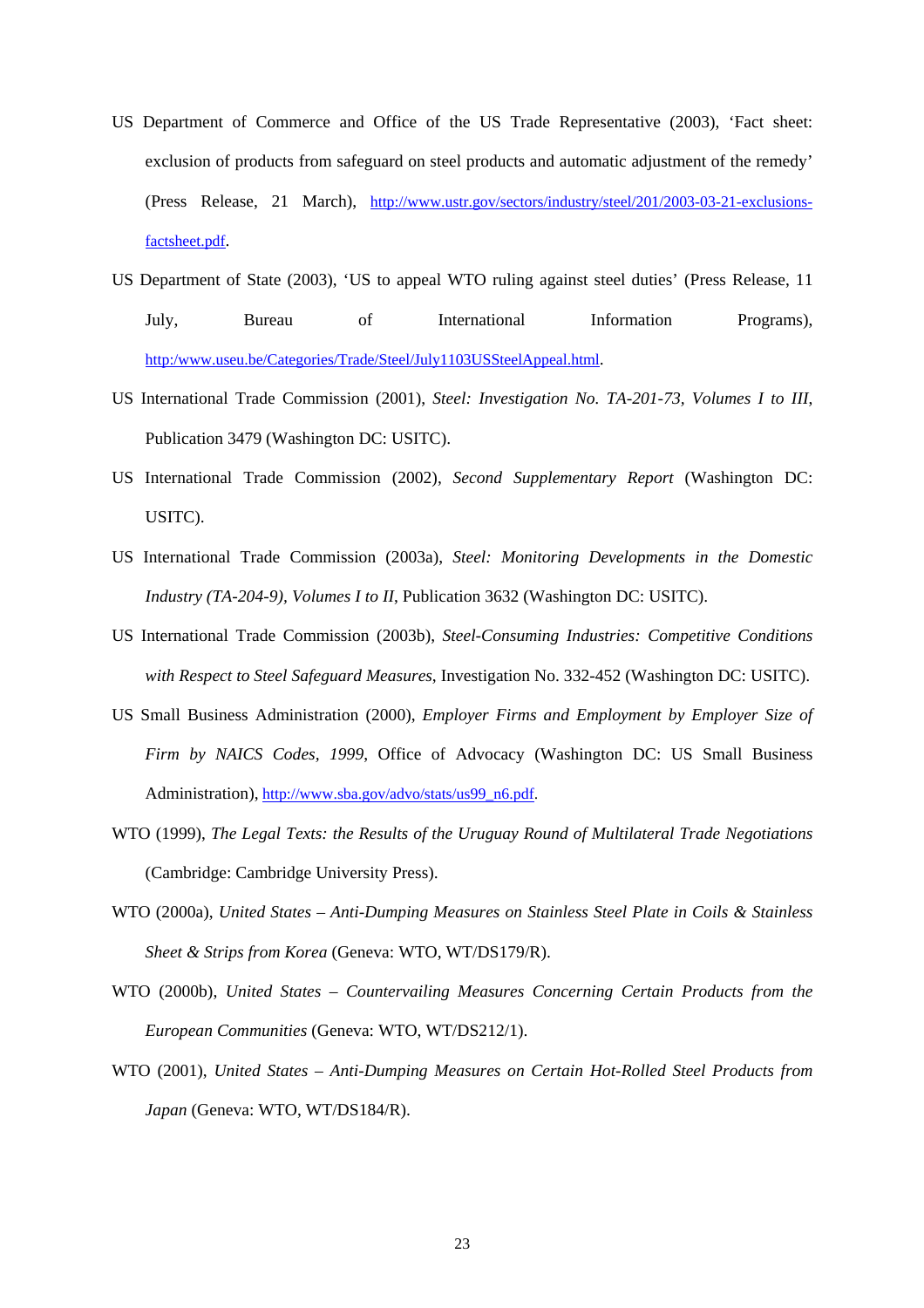- WTO (2002a), *United States Anti-Dumping & Countervailing Measures on Steel Plate from India* (Geneva: WTO, WT/DS206/R).
- WTO (2002b), *United States Definitive Safeguard Measures on Imports of Certain Steel Products*, Request for Consultations by the European Communities (Geneva: WTO, WT/DS248/1).
- WTO (2003a), *United States Definitive Safeguard Measures on Imports of Certain Steel Products*, Report of the Panel (Geneva: WTO/DS248/R).
- WTO (2003b), *United States Definitive Safeguard Measures on Imports of Certain Steel Products*, Notification of an Appeal by the United States (Geneva: WTO/DS/248/17).
- Zoellick, R.B. (2002a), 'Zoellick says steel tariffs a safeguard step' (Press Release, 5 March), <http://usinfo.state.gov/topical/econ/wto/02030504.htm.>
- Zoellick, R.B. (2002b), 'USTR Zoellick defends Bush steel tariffs decision', *Financial Times*, 12 March.